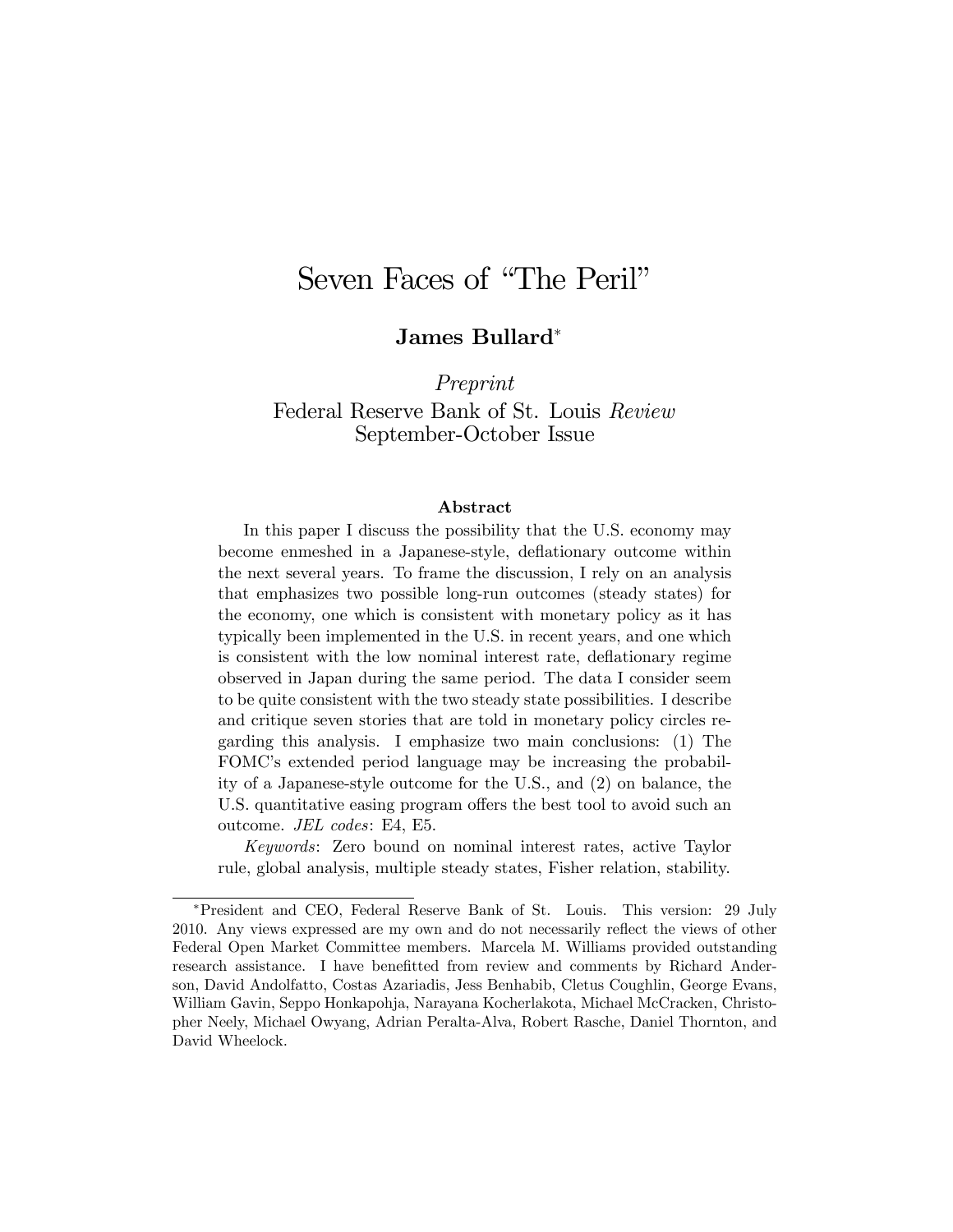### 1 The "peril"

In 2001, three academic economists published a paper entitled "The Perils" of Taylor Rules.<sup>"1</sup> The paper has vexed policymakers and academics alike since that time, as it identified an important and very practical problem—a peril—facing monetary policymakers, but provided little in the way of simple resolution. The analysis appears to apply equally well to a wide variety of macroeconomic frameworks, not just to those which are in one particular camp or another, so that the peril result has great generality. And, most worrisomely, current monetary policies in the U.S. (and possibly Europe as well) appear to be poised to head straight toward the problematic outcome described in the paper.

The authors of the 2001 paper are Jess Benhabib of New York University, along with Stephanie Schmitt-Grohé and Martín Uribe, both now at Columbia University. They studied abstract economies in which the monetary policymaker follows an active Taylor-type monetary policy rule, that is, the policymaker changes nominal interest rates more than one-for-one when inflation deviates from a given target. Active Taylor-type rules are so commonplace in present day monetary policy discussions that they have ceased to be controversial. Benhabib, et al., also emphasized the zero bound on nominal interest rates. They suggested that the combination of an active Taylor-type rule and a zero bound on nominal interest rates necessarily creates a new long-run outcome for the economy. This new long-run outcome can involve deflation and a very low level of nominal interest rates. Worse, there is presently an important economy that appears to be stuck in exactly this situation: Japan.

To see what Benhabib, et al., were up to, consider Figure 1. This is a plot of nominal interest rates and ináation for both the U.S. and Japan during the period from January 2002 through May 2010. The frequency is monthly. The Japanese data are the circles in the Figure, and the U.S. data

<sup>&</sup>lt;sup>1</sup> Jess Benhabib, Stephanie Schmitt-Grohé, and Martín Uribe, 2001, "The Perils of Taylor Rules," Journal of Economic Theory 96(1-2): 40-69.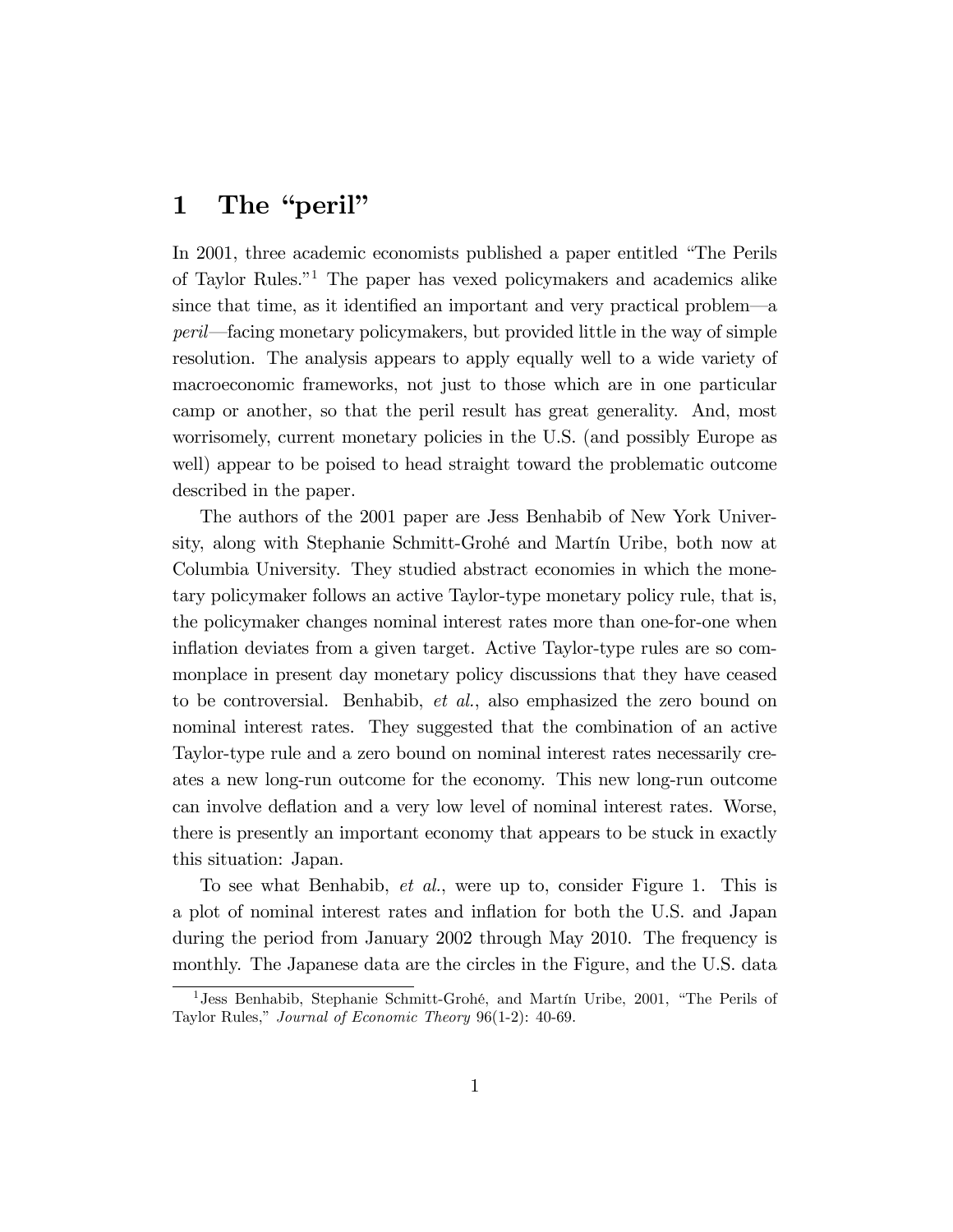

Figure 1: Short-term nominal interest rates and core inflation rates in Japan and the U.S., 2002-2010. OECD data.

are the squares. The short-term nominal interest rate is on the vertical axis, and the inflation rate is on the horizontal axis. To maintain international comparability to the extent possible, all data are taken from the OECD main economic indicators. The short-term nominal interest rate is taken to be the policy rate in both countries—the overnight call rate in Japan and the federal funds rate in the U.S. Inflation is measured as the core consumer price index inflation rate measured from one year earlier in both countries. The data in the Figure never mix during this time period: The U.S. data always lie to the northeast, and the Japanese data always lie to the southwest. This will be an essential mystery of the story.

Benhabib, et al., wrote about the two lines in the Figure. The dashed line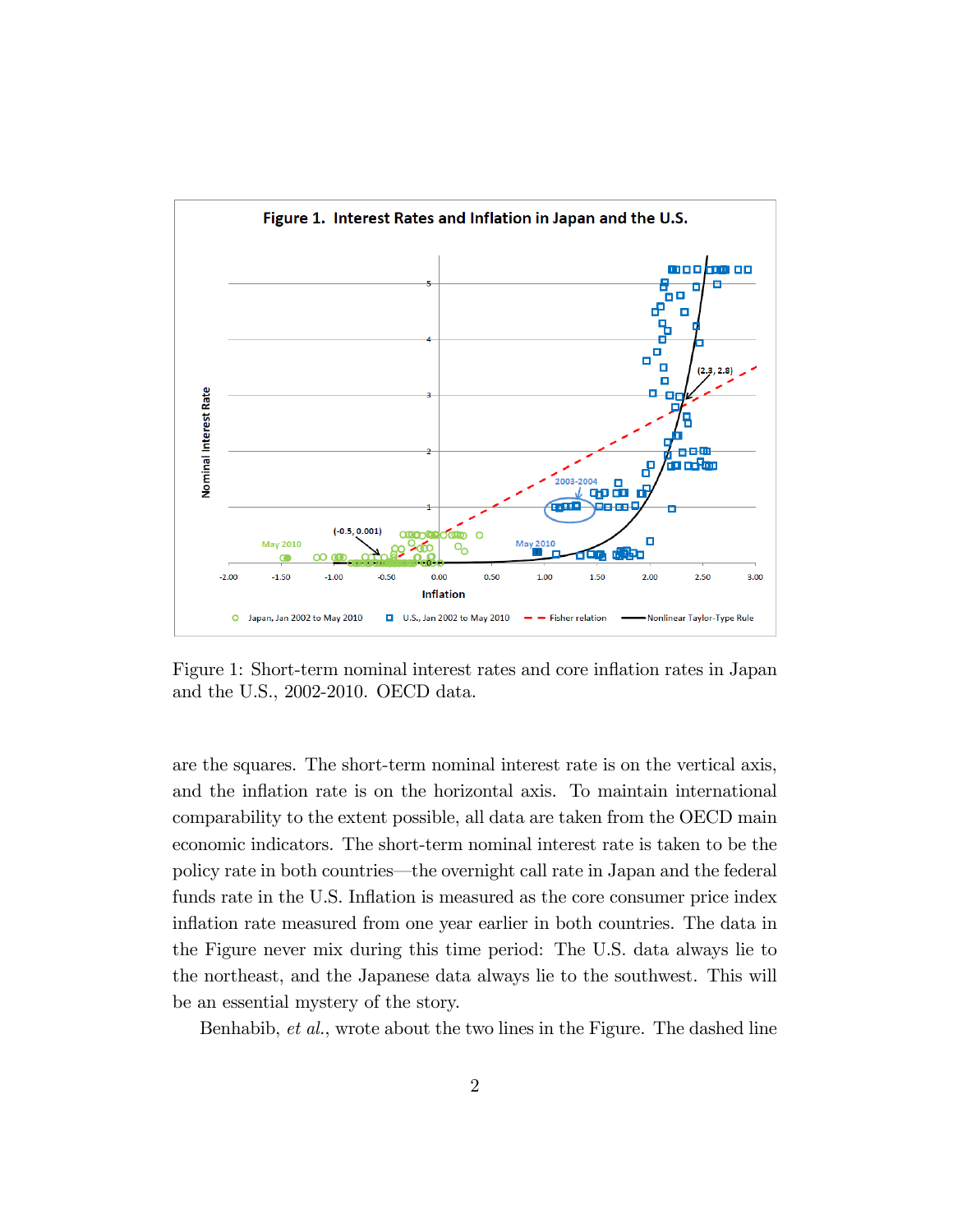represents the famous Fisher relation for safe assets, the proposition that a nominal interest rate has a real component plus an expected inflation component. I have taken the real component (also the rate of time preference in the original Benhabib  $et \, al.$  analysis) to be fixed and equal to 50 basis points in the Figure.<sup>2</sup> Practically speaking, any macroeconomic model of monetary phenomena is going to have a Fisher relation as a part of the analysis, and so this line is hardly controversial. The solid line in the Figure represents a Taylor-type policy rule: It describes how the short-term nominal interest rate is adjusted by policymakers in response to current inflation. In the right half of the Figure, when inflation is above target, the policy rate is increased, but more than one-for-one with the deviation of ináation from target. And when inflation is below target, the policy rate is lowered, again more than one-for-one. When the line describing the Taylor-type policy rule crosses the Fisher relation, we say there is a steady state at which the policymaker no longer wishes to raise or lower the policy rate, and, simultaneously, the private sector expects the current rate of ináation to prevail in the future. It is an equilibrium in the sense that, if there are no further shocks to the economy, nothing will change with respect to inflation or the nominal interest rate. In the Figure as it is drawn, this occurs at an inflation rate of 2.3 percent and a nominal interest rate of 2.8 percent. This is sometimes called the "targeted" steady state.<sup>3</sup>

The "active" policy rule—the fact that nominal interest rates move more than one-for-one with inflation deviations in the right half of the Figure is supposed to keep inflation near the target. It also means that the line describing the Taylor-type policy rule is steeper than the line describing the Fisher relation in the neighborhood of the targeted inflation rate. It cuts the Fisher relation from below. Taken at face value, the Taylor-type policy rule

<sup>&</sup>lt;sup>2</sup>This is just for purposes of discussion—much of the formal analysis to which I refer later in the paper has stochastic features which would allow the real rate to fluctuate over time. Generally speaking, short-term, real rates of return on safe assets in the U.S. have been very low during the postwar era.

<sup>&</sup>lt;sup>3</sup>Steady states are considered focal points for the economy in macroeconomic theories the economy "orbits" about the steady state in response to shocks.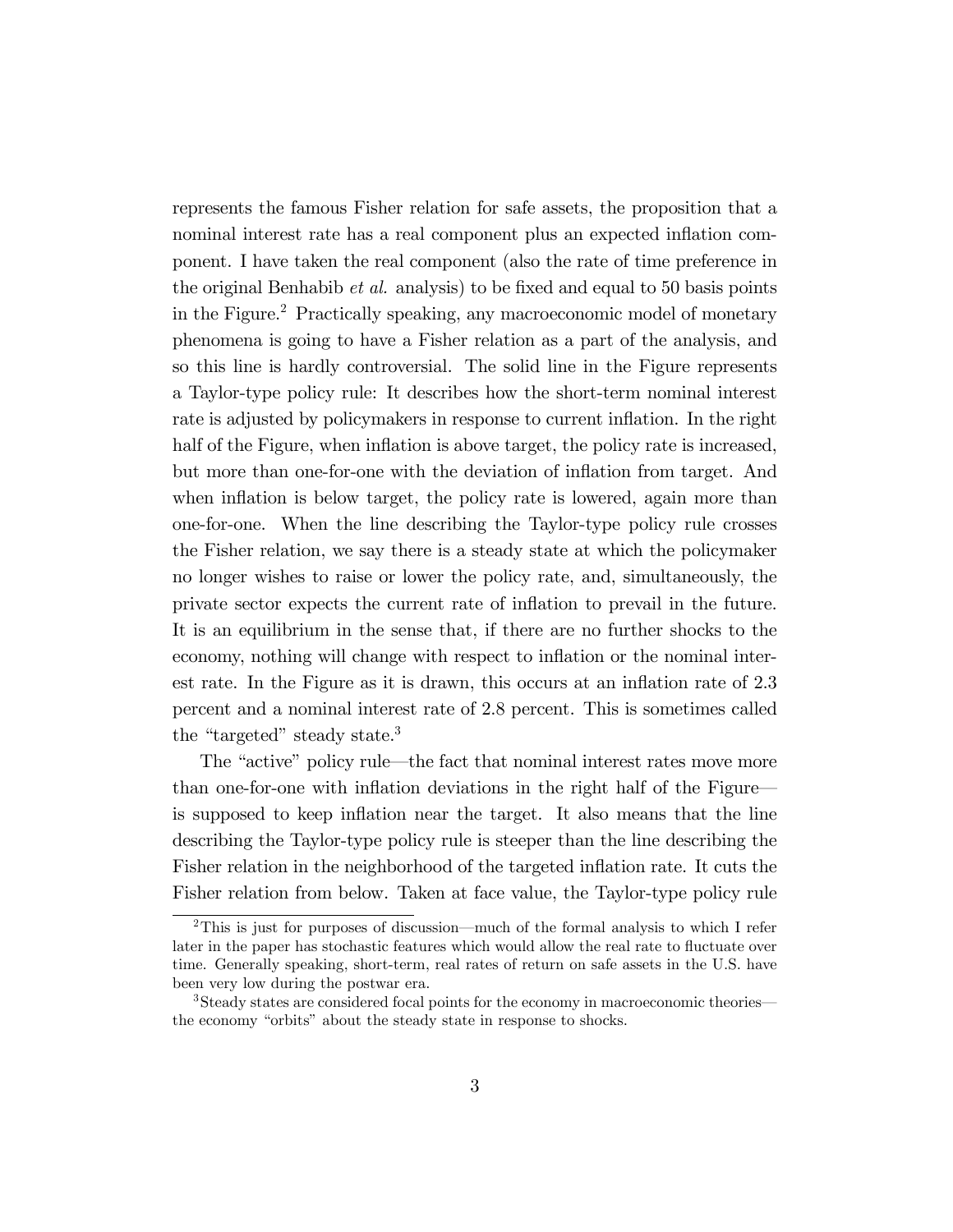has been fairly successful for the U.S.: Inflation (by this measure) has not been above three percent nor, until very recently, below one percent, during the January 2002 to May 2010 period.

None of this so far is really the Benhabib, *et al.*, story. In the right-hand side of the Figure, short-term nominal interest rates are adjusted up and down in order to keep inflation low and stable. It's all very conventional. The point of the Benhabib, *et al.*, analysis is to think more carefully about what these seemingly innocuous assumptions—the Fisher relation, the active Taylor-type rule, the zero bound on nominal interest rates—really imply as we move to the left in the Figure, far away from the targeted steady state equilibrium. And, what these building blocks imply is only one thing: The two lines cross again, creating a second steady state. In the Figure as drawn, this second steady state occurs at an inflation rate of  $-50$  basis points, and an extremely low short-term nominal interest rate of about  $1/10^{th}$  of a basis point.<sup>4</sup> The Japanese inflation data are all within about 100 basis points of this steady state, between  $-150$  basis points and 50 basis points. That's about the same distance from low to high as the U.S. ináation data. But for the nominal interest rate, most of the Japanese observations are clustered between 0 and 50 basis points. The policy rate cannot be lowered below zero, and there is no reason to increase the policy rate since—well, inflation is already "too low." This logic seems to have kept Japan locked into the low nominal interest rate steady state. Benhabib, *et al.*, sometimes call this the "unintended" steady state.<sup>5</sup>

At the unintended steady state, policy is no longer active: It has instead switched to being passive. The policy line crosses the Fisher relation from above. When inflation decreases, the policy rate is not lowered more than

<sup>&</sup>lt;sup>4</sup>This example is meant as an illustration only. The formula I used to plot the nonlinear Taylor-type policy rule is  $R = Ae^{B\pi}$  where R is the nominal interest rate,  $\pi$  is the inflation rate, and A and B are parameters. I set  $A = 0.005015$  and  $B = 2.75$ . Taylor-type policy rules also have an output gap component, and in the literature that issue is discussed extensively. For the possibility of a second steady state, it is the ináation component that is of paramount importance.

<sup>&</sup>lt;sup>5</sup>I will discuss the social desirability of each of the two steady states briefly in Section 2.5 below.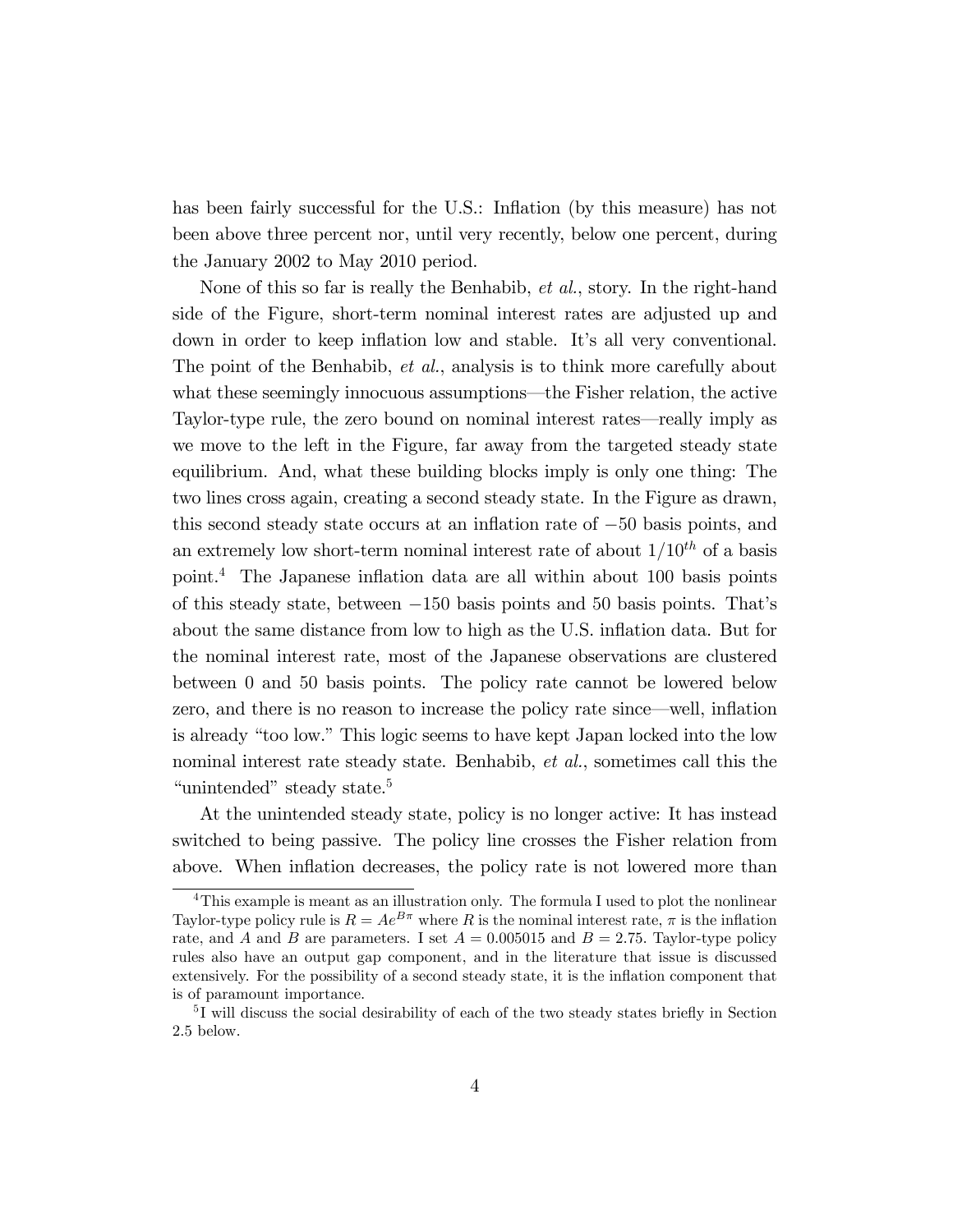one-for-one because of the zero lower bound. And when inflation increases, the policy rate is not increased more than one-for-one because in this region of the diagram, ináation is well below target. Fluctuations in ináation are in fact not met with much of a policy response at all in the neighborhood of the unintended steady state. At this steady state, the private sector has come to expect the rate of deflation consistent with the Fisher relation accompanied by very little policy response, and so nothing changes with respect to nominal interest rates or inflation. Where does policy transition from being active to being passive? That occurs when the slope of the nonlinear Taylor-type rule is exactly one, which is at an inflation rate of about  $1.56$  percent in Figure 1.

Again, the data in this Figure do not mix at all—it's boxes on the right and circles on the left. But the most recent observation for the U.S., the solid box labelled "May  $2010$ ," is about as close as the U.S. has been in recent times to the low nominal interest rate steady state. It is below the rate at which policy turns passive in the diagram. In addition, the FOMC has pledged to keep the policy rate low for an "extended period." This pledge is meant to push inflation back toward target—certainly higher than where it is today—thus moving to the right in the Figure. Still, as the Figure makes clear, pledging to keep the policy rate near zero for such a long time would also be consistent with the low nominal interest rate steady state in which inflation does not return to target but instead both actual and expected inflation turn negative and remain there. Furthermore, we have an example of an important economy which appears to be in just this situation.

A key problem in the Figure is that the monetary policymaker only uses nominal interest rate adjustment to implement policy. This is the meaning of the nonlinear Taylor-type policy rule continuing far to the left in the diagram. The policymaker is completely committed to interest rate adjustment as the main tool of monetary policy, even long after it ceases to make sense (long after policy becomes passive), creating a second steady state for the economy. Many of the responses to this situation described below attempt to remedy this situation by recommending a switch to some other policy in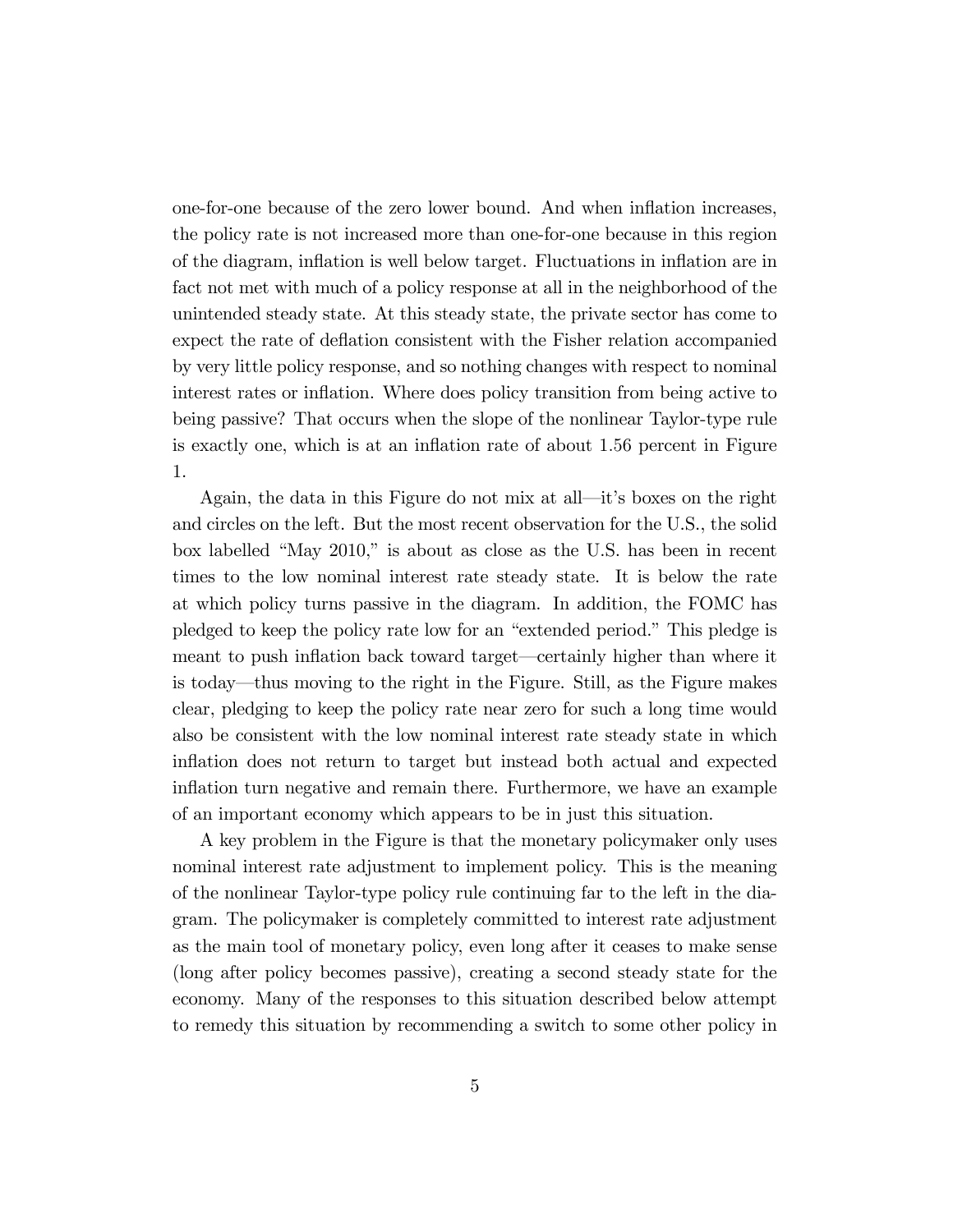cases when ináation is far below target. The regime switch required has to be sharp and credible—policymakers have to commit to the new policy and the private sector has to believe the policymaker. Unfortunately, in actual policy discussions nothing of this sort seems to be happening. Both policymakers and private sector players continue to communicate in terms of interest rate adjustment as the main tool for the implementation of monetary policy. This is increasing the risk of a Japanese-style outcome for the U.S.

My view is that the Benhabib, et al., analysis is an important one for current policy, that it has garnered insufficient attention in the policy debate, and that it is indeed closely related to the current "extended period" pledge of the FOMC. Below I relate and critique seven stories concerning this analysis that I have encountered, both formal ones and informal ones. The fact that there are seven faces shows how fragmented the economics profession is on this critical issue. These stories range from reasons not to worry about the implications of Figure 1, through ways to adjust nominal interest rates to avoid the implications of Figure 1, and on to the uses of unconventional policies as a tool to avoid "the peril."

I conclude that promises to keep the policy rate near zero may be increasing the risk of falling into the unintended steady state of Figure 1, and that an appropriate quantitative easing policy offers the best hope for avoiding such an outcome.

### 2 Seven faces

#### 2.1 Denial

I think it is fair to say that for many that have been involved in central banking over the past two or three decades, it is difficult to think of Japan and the U.S. in the same game, as Figure 1 suggests. For many, the situation in Japan since the 1990s has been a curiosum, an odd outcome that might be chalked up to particularly Byzantine Japanese politics, the lack of an ináation target for the Bank of Japan (BOJ), a certain lack of political independence for the BOJ, or to some other factor specific to the land of the rising sun.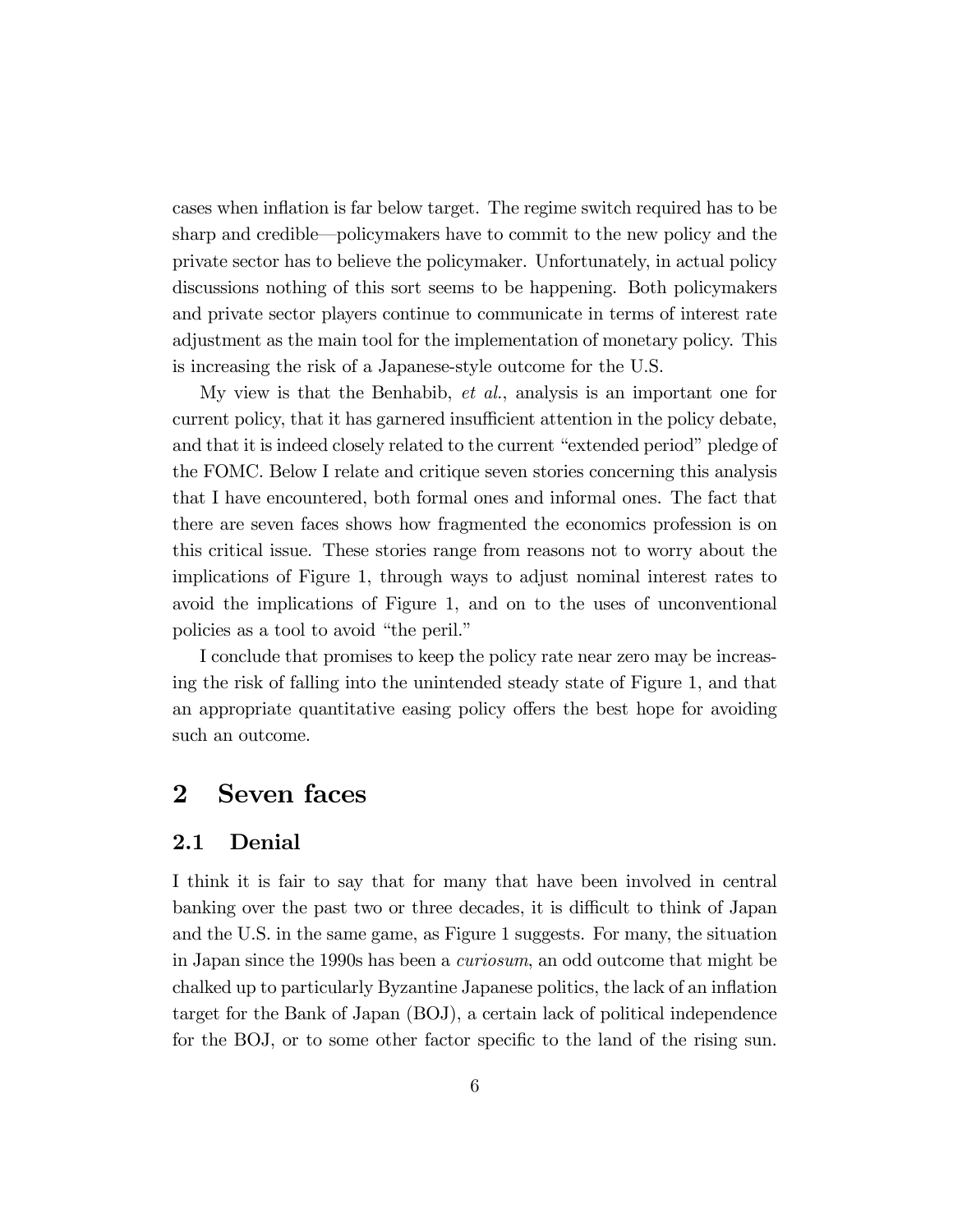

Figure 2: The denial viewpoint.

The idea that U.S. policymakers should worry about the nonlinearity of the Taylor-type rule and its implications is sometimes viewed as an amusing bit of theory without real ramifications. Linear models tell you everything you need to know. And so, from this denial point of view, we can stick with our linear models and ignore the data from Japan, as in Figure 2.

In Figure 2, the targeted steady state remains at an inflation rate of 2.3 percent, but the Taylor-type rule is now linear. The policy rate still reacts to the current level of ináation, and more than one-for-one; that is, the Taylortype rule is still active. In fact, in the neighborhood of the targeted steady state, there would be very little to choose between the linear and the nonlinear versions of the Taylor-type rule. For lower values of ináation, however, the linear Taylor-type rule now extends into negative territory, violating the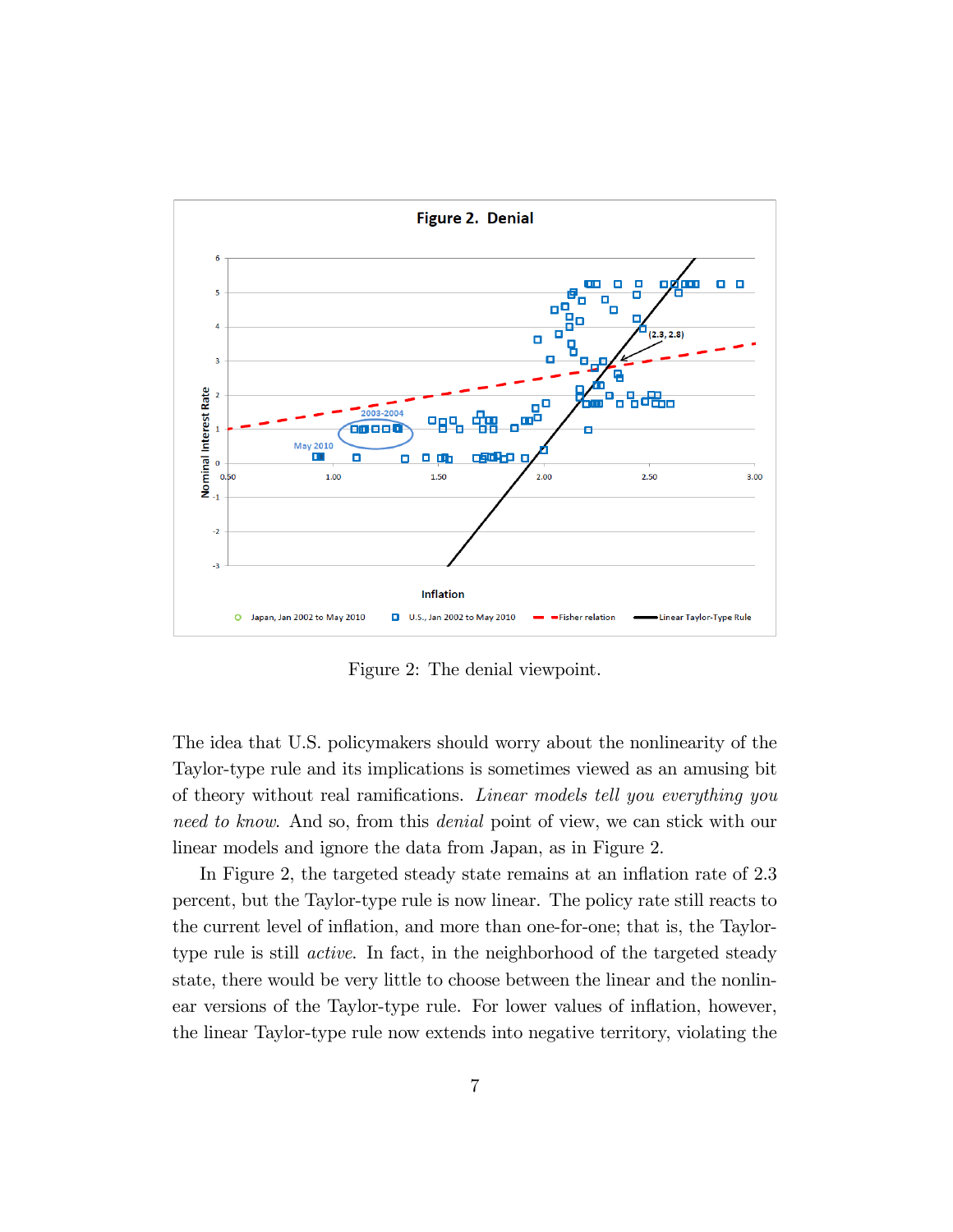zero bound on nominal interest rates. Some contemporary discussion of monetary policy pines for a negative policy rate exactly as pictured here. One often hears that, given the state of todayís economy, the desired policy rate would be, say,  $-6.0$  percent, as suggested by the chart. This is nonsensical, since under current operating procedures such a policy rate is infeasible and therefore we cannot know how the economy would behave with such a policy rate.<sup>6</sup>

The most disturbing part of Figure 2, however, is that the Japanese data are not part of the picture. This tempts one to argue that, since currently core inflation is below target, there is little harm in keeping the policy rate near zero, and indeed in promising to keep the policy rate near zero in the future. There is no danger to such a policy according to Figure 2. There is a sort of faith that the economy will naturally return to the targeted steady state, since that is the only long run equilibrium outcome for the economy that is part of the analysis.

#### 2.2 Stability

There is another version of the denial view that is somewhat less extreme, but that is nevertheless another form of denial in the end. It is a view that I have been associated with in my own research. In this view, one accepts the zero bound on nominal interest rates, and also the other details of the Benhabib, *et al.*, analysis. One accepts that there are two steady states. However, the steady states have stability properties associated with them in a fully dynamic analysis, and the argument is that the targeted steady state is the stable one, while the unintended, low nominal interest rate steady state is unstable. Therefore, according to this argument, one should expect

 $6$ Over the years, some discussion in monetary theory has contemplated currency taxes as a means of obtaining negative nominal rates, but that is a radical proposal not often part of the "negative rates" discussion. See N. Gregory Mankiw, "It May Be Time for the Fed to Go Negative," The New York Times, April 18, 2009. Interestingly, even negative rates would not avoid the multiple equilibria problem—see for instance Stephanie Schmitt-Grohé and Martín Uribe, 2009, "Liquidity Traps with Global Taylor Rules," International Journal of Economic Theory 5: 85-106.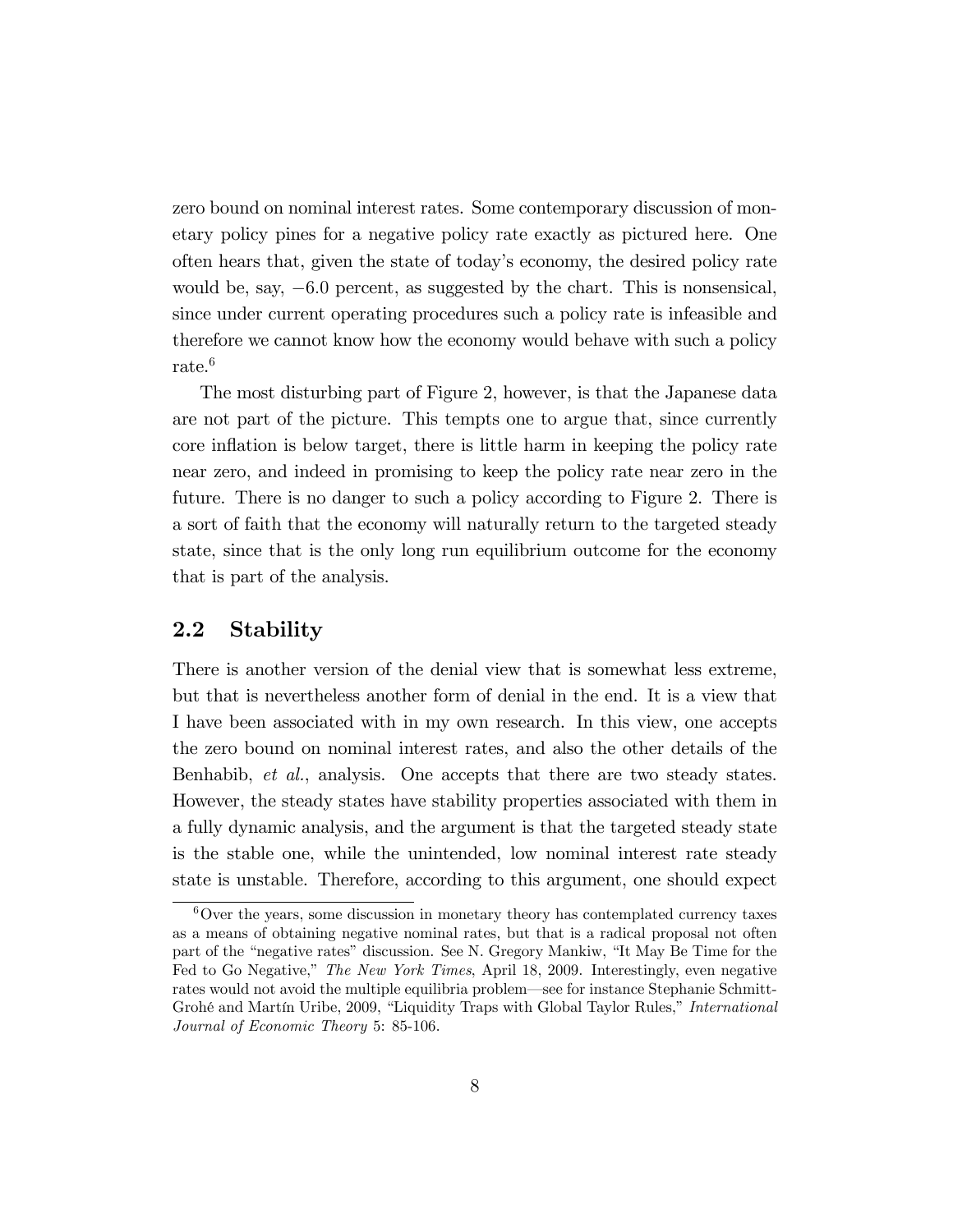to observe the economy in the neighborhood of the targeted steady state, and need not worry about the unintended, low nominal interest rate steady state.

The original Benhabib, et al., analysis was much more than what I have described in Figure 1. The Figure just outlines the big picture. Benhabib, et al., in fact wrote down complete DSGE economies<sup>7</sup> and analyzed the dynamics of those systems in a series of papers. In the original analysis, the 2001 paper, they endowed both the central bank and the private sector in the model with rational expectations. They then showed that it was possible for the economy to begin in the neighborhood of the targeted steady state and follow an equilibrium path to the unintended, low nominal interest rate steady state. These dynamics in fact spiralled out from the targeted steady state.

I did not find this story very compelling, both because the dynamics described seem unrealistic—they imply a volatile sequence of interest rates and inflation rates followed by sudden arrival at the low nominal interest rate steady state—and also because they place heavy reliance on the foresight of the players in the economy concerning this volatile sequence.

A paper published in 2007 by Stefano Eusepi, now at the Federal Reserve Bank of New York, addressed some of these concerns.<sup>8</sup> Eusepi accepted the nonlinear nature of Figure 1 with its two steady states. He also backed off the rational expectations assumption that characterized the Benhabib, et al., analysis. Instead he assumed that the actors in the model might learn over time in a specific way by considering the data produced by the economy itself.<sup>9</sup>

One key result in the Eusepi paper was the following. If the monetary authority, with its nonlinear Taylor-type policy rule, reacts to ináation one period in the past (as perhaps one might expect of many central banks), then

<sup>7</sup>That is, dynamic, stochastic, general equilibrium economies.

 $8$ Stefano Eusepi, 2007, "Learnability and Monetary Policy: A Global Perspective," Journal of Monetary Economics 54(4): 1115-1131.

<sup>&</sup>lt;sup>9</sup>See George Evans and Seppo Honkapohja, 2001, Learning and Expectations in Macroeconomics, Princeton University Press.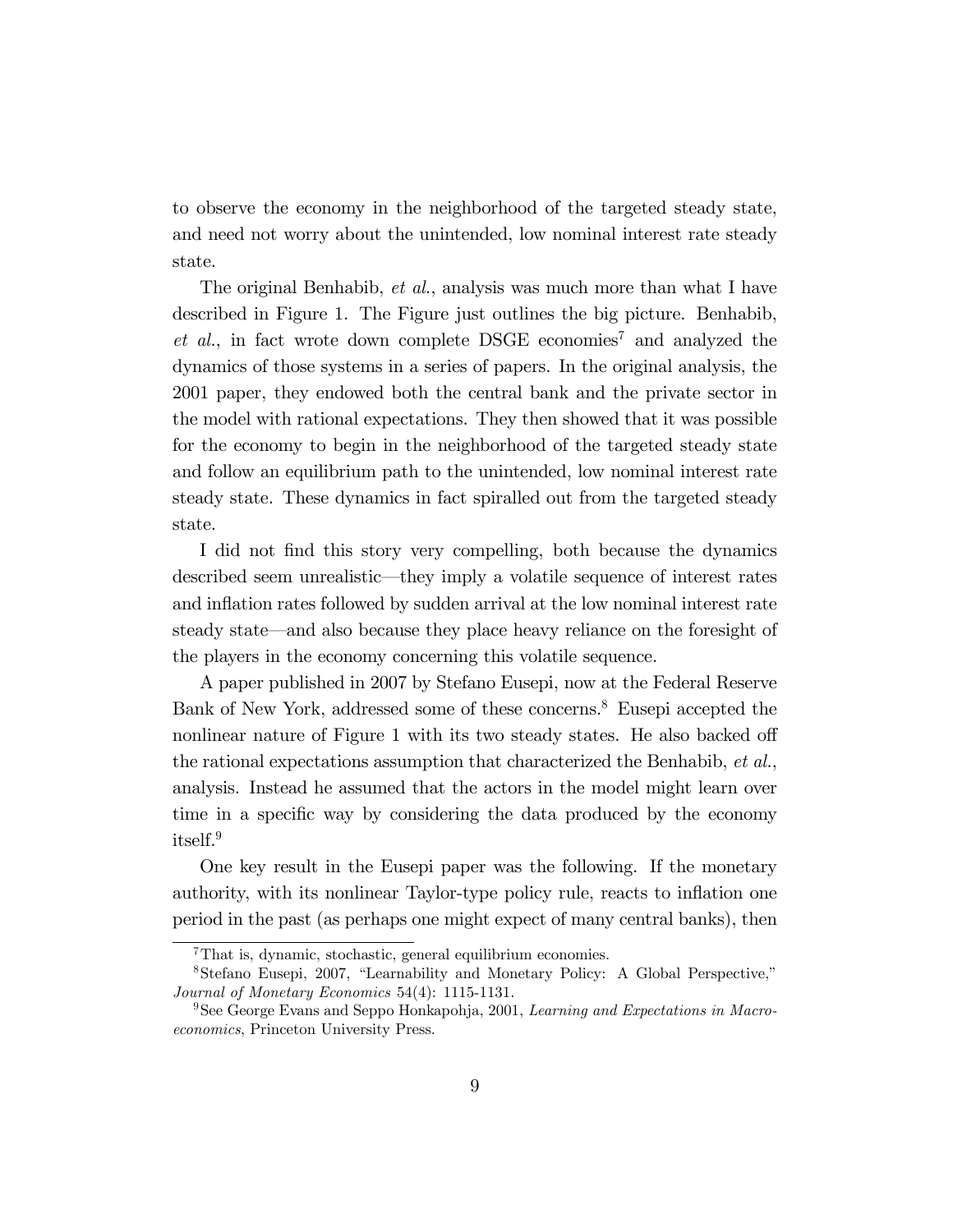the only possible long-run outcome for the economy is the targeted steady state. I found this comforting. It suggests that one need not worry about the unintended steady state, and that exclusive focus on the targeted steady state is warranted. To be sure, a careful reading of the Eusepi paper reveals that many other dynamic paths are also possible, including some that converge to the unintended steady state. Still, one might hope that the targeted steady state is somehow the stable one, and that for this reason one can sleep better at night.

I said this is a form of denial. First, as fascinating as they are, the results are not that clean, as many dynamics are possible depending on details of the model. It is hard to know how these details truly map into actual economies. But more importantly, Figure 1 suggests that at least one large economy has in fact converged to the unintended steady state. The stability argument cannot cope with this datum, unless one is willing to say that conditions are subtly different in Japan as compared to the U.S., producing convergence to the unintended steady state in Japan but convergence to the targeted steady state in the U.S. I have not seen a compelling version of this argument. I conclude that the stability argument is actually a form of denial in the end.<sup>10</sup>

#### 2.3 FOMC, 2003

In Figure 1, there is a set of data points which are circled. These data are labelled "2003-2004" and are associated with a policy rate at 1.0 percent and the inflation rate between 1.0 and 1.5 percent. This episode was the last time the FOMC worried about a possible bout of deflation. While core inflation did move to a low level during this period—not quite as low as the current level—inflation moved higher later and interest rates were increased. This episode surely provides comfort for those who that think the Japanese-style outcome is unlikely. It suggests that the economy will ultimately return to

<sup>10</sup>For an argument that under learning, the targeted steady state is locally but not globally stable, see George Evans, Eran Guse, and Seppo Honkapohja, 2008, "Liquidity Traps, Learning, and Stagnation," European Economic Review 52(8): 1438-1463. In their paper, the downside risk is much more severe, as under learning the economy can fall into a deflationary spiral in which output contracts sharply.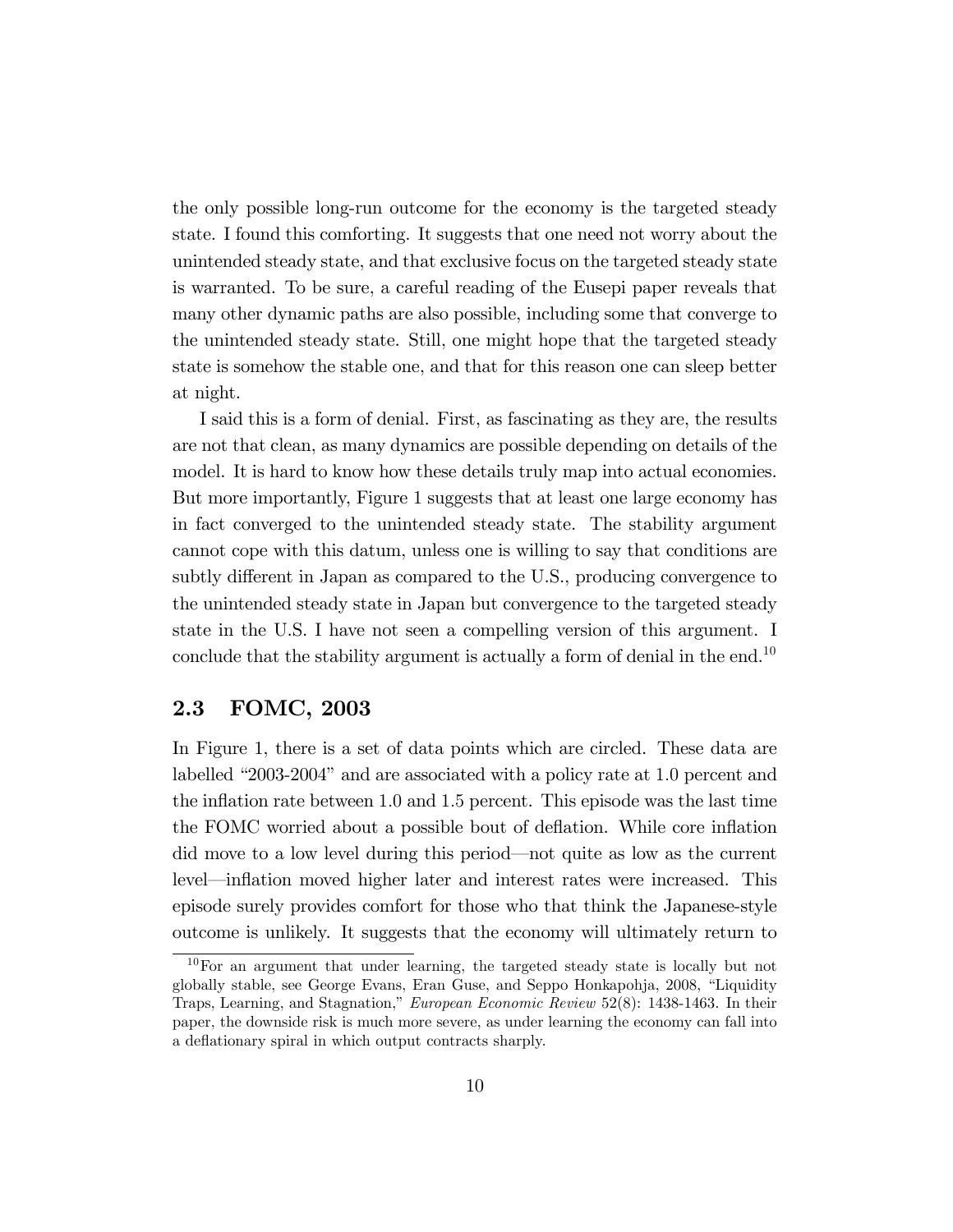the neighborhood of the targeted steady state, perhaps even indicating that the stability story is the right one after all. The 2003 experience did not involve a near-zero policy rate, however.

One description of this period is due to Daniel Thornton, here at the Federal Reserve Bank of St. Louis.<sup>11</sup> The Thornton analysis emphasizes how the FOMC communicated during this period, and how the market expectations of the longer-term ináation rate responded to the communications. At the time, some measures of inflation were hovering close to one percent, similar to the most recent readings for core inflation in 2010. At its May 2003 meeting, the Committee included the following press release language: "... the probability of an unwelcome substantial fall in inflation, though minor, exceeds that of a pickup in inflation from its already low level." At several subsequent 2003 meetings the FOMC stated that "... the risk of inflation becoming undesirably low is likely to be the predominant concern for the foreseeable future." By the beginning of 2004, inflation had picked up and FOMC references to undesirably low inflation ceased. Thornton shows that the longer-run expected ináation rate, as measured from the 10-year Treasury inflation-indexed security spread, was 1.74 percent during the period from January 2001 through April 2003, before any of these statements were made. After the statements, from January 2004 to May 2006, the longer-run inflation expectation averaged 2.5 percent. Thornton interprets the FOMC language as putting a lower bound on the Committee's implicit inflation target range. This had the effect of increasing the longer-run expected rate of inflation.

Figure 3 shows how this type of a change in longer-run inflation expectations might play out. Accepting the other premises of the Benhabib, et al., analysis, the private sector now views the central bank as only taking action to contain inflation once inflation has attained a somewhat higher level. The private sector thought they understood policy as the solid black line, but

 $11$ Daniel Thornton, 2006, "The Fed's Inflation Objective," Federal Reserve Bank of St. Louis Monetary Trends, July. See also Daniel Thornton, 2007, "The Lower and Upper Bounds of the Federal Open Market Committee's Long-Run Inflation Objective," Federal Reserve Bank of St. Louis Review 89(3): 183-193.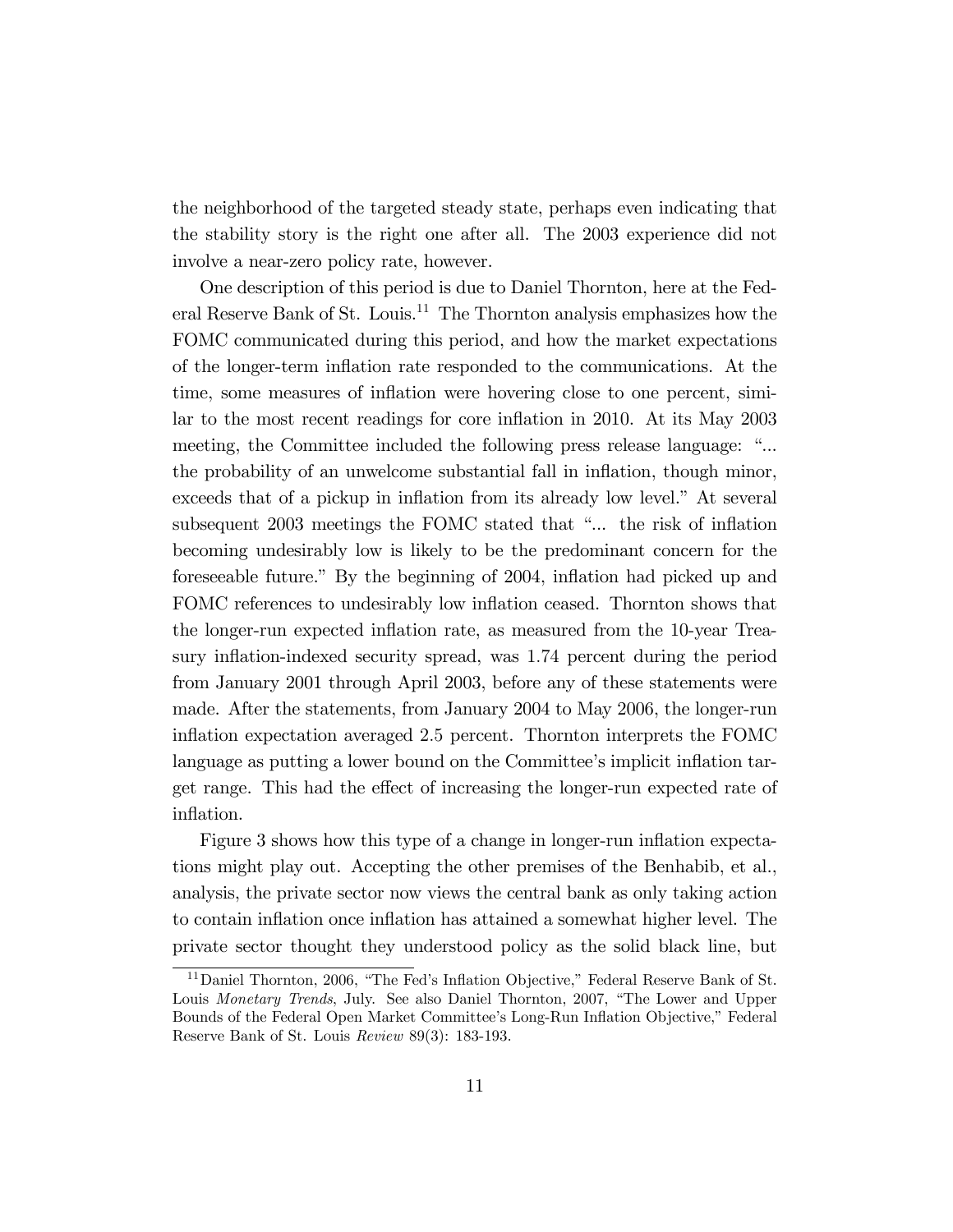

Figure 3: The 2003-2004 episode. Thornton (2006, 2007) argues that FOMC communications increased the perceived ináation target of the Committee.

after the FOMC communication, they understood policy as the dashed black line. This alters the targeted steady state inflation rate of the economy from 1:75 percent to 2:5 percent.

It is not immediately obvious from Figure 3 why this should have a desirable impact on the question of whether the economy ultimately returns to the neighborhood of the targeted steady state or converges to the unintended, low nominal interest rate steady state. Credibly raising the inflation target is actually moving the target steady state equilibrium to the right in the diagram, further away from the circled data from 2003 and 2004. One might think that creating more distance from the current position to the desired outcome would not be helpful.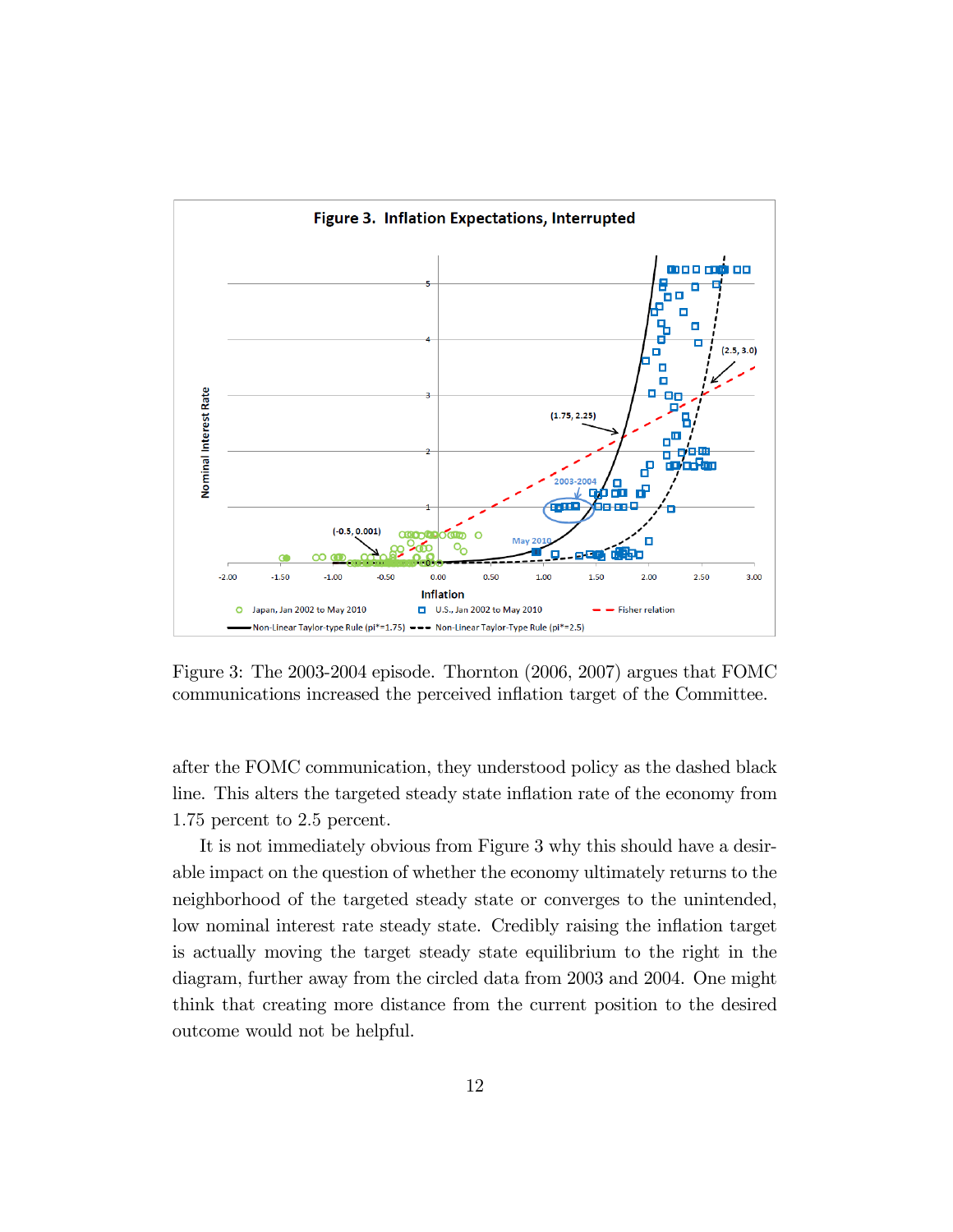In the event, all worked out well, at least with respect to avoiding the unintended steady state.<sup>12</sup> Inflation did pick up, the policy rate was increased, and the threat of a Japanese-style deflationary outcome was forgotten, at least temporarily. Was this a brilliant maneuver, or did the economic news simply support higher inflation expectations during this period?

#### 2.4 Discontinuous

If the problem is the existence of a second, unintended steady state, and this is partly caused by the choice of a policy rule which is under the control of policymakers, why not just choose a different policy rule? This can in fact be done, and it was discussed by Benhabib, et al., in their original paper. Furthermore, some parts of the current policy discussion have exactly this flavor.

The problem illustrated in Figure 1 is precisely that the two lines, one describing policy and one describing private sector behavior, cross in two places. But the policy line can be altered by policymakers. A simple version is illustrated in Figure 4. Here, the nonlinear Taylor-type policy rule is followed so long as inflation remains above 50 basis points. For inflation lower than that level, the policy rate is simply set to 1.5 percent and left there. This creates the black bar in Figure 4 between an inflation rate of  $-1.0$  percent (or lower) and 0.5 percent. The policy would be that, for very low levels of inflation, the policy rate is set somewhat higher than zero, but still at a very accommodative level. After all, short-term nominal interest rates at 1:5 percent would still be considered aggressively easy policy in nearly all circumstances.

Of course this policy looks unusual, and perhaps few would advocate it, but again we are trying to avoid all those circles down there in the southwest portion of the diagram. The discontinuous policy has the great advantage

 $12$ Many have criticized the FOMC for remaining "too low for too long" during this period. For a discussion, see Ben Bernanke, 2010, "Monetary Policy and the Housing Bubble," remarks delivered at the Annual Meeting of the American Economic Association, Atlanta, Georgia.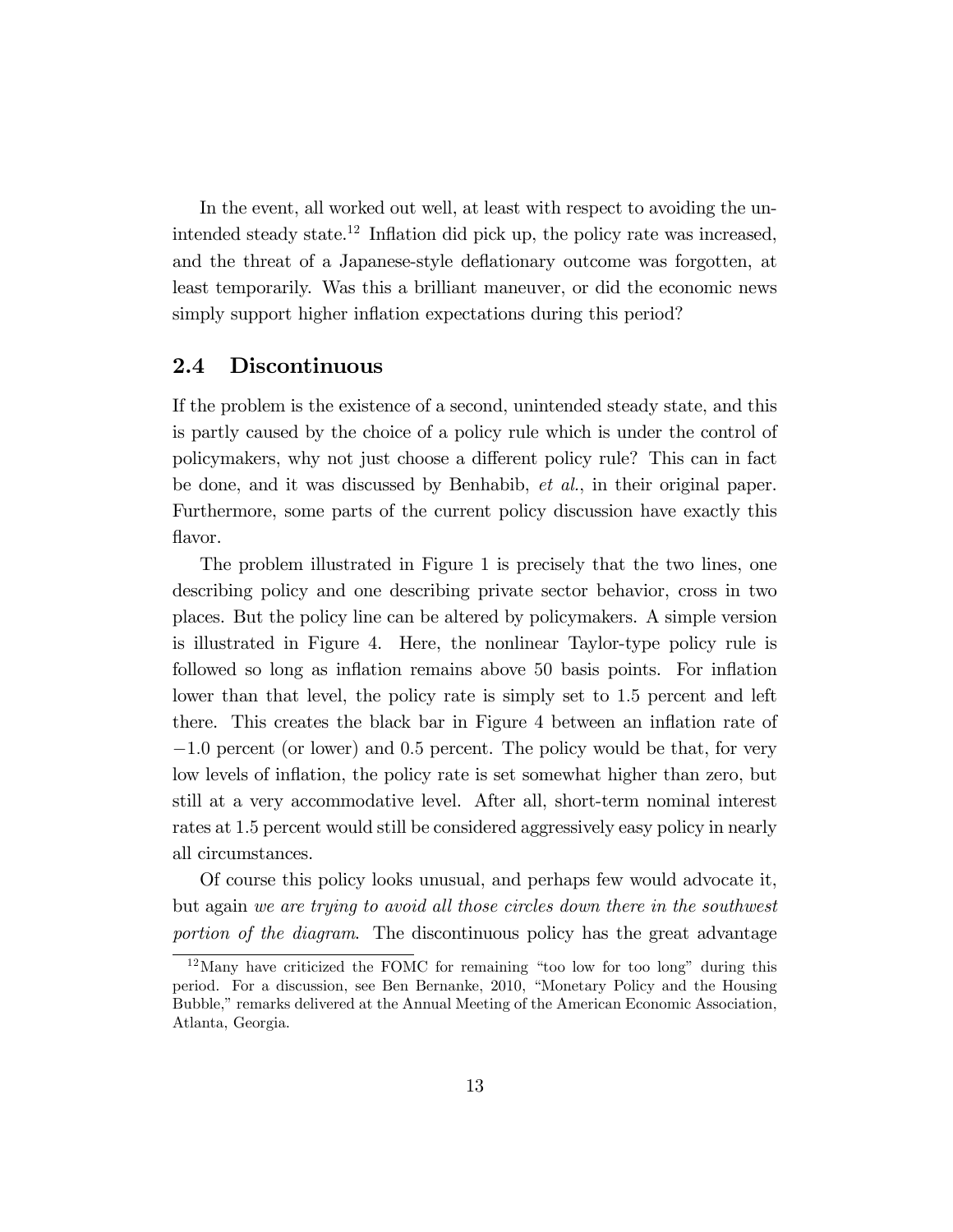

Figure 4: The discontinuous Taylor-type policy rule looks unusual, but eliminates the unintended steady state.

that it is a very simple way to ensure that the unintended, low nominal interest rate steady state no longer exists. The only point in the diagram where the Fisher relation and the policy rule can be in harmony is the targeted equilibrium. This would remove the unintended steady state as a focal point for the economy.<sup>13</sup>;<sup>14</sup>

 $13$ The academic literature regarding resort to fiscal policy measures, as described below, has the same goal—unintended outcomes are eliminated as equilibria. But the fiscal policy route is far more convoluted.

 $14$ Two astute reviewers—Costas Azariadis and Jess Benhabib—both stressed that a discontinuous policy could create a *psuedo steady state* (at the point of discontinuity), and that the economy might then oscillate about the psuedo steady state instead of converging to the targeted outcome. This has not been a subject of research in this context as far as I know.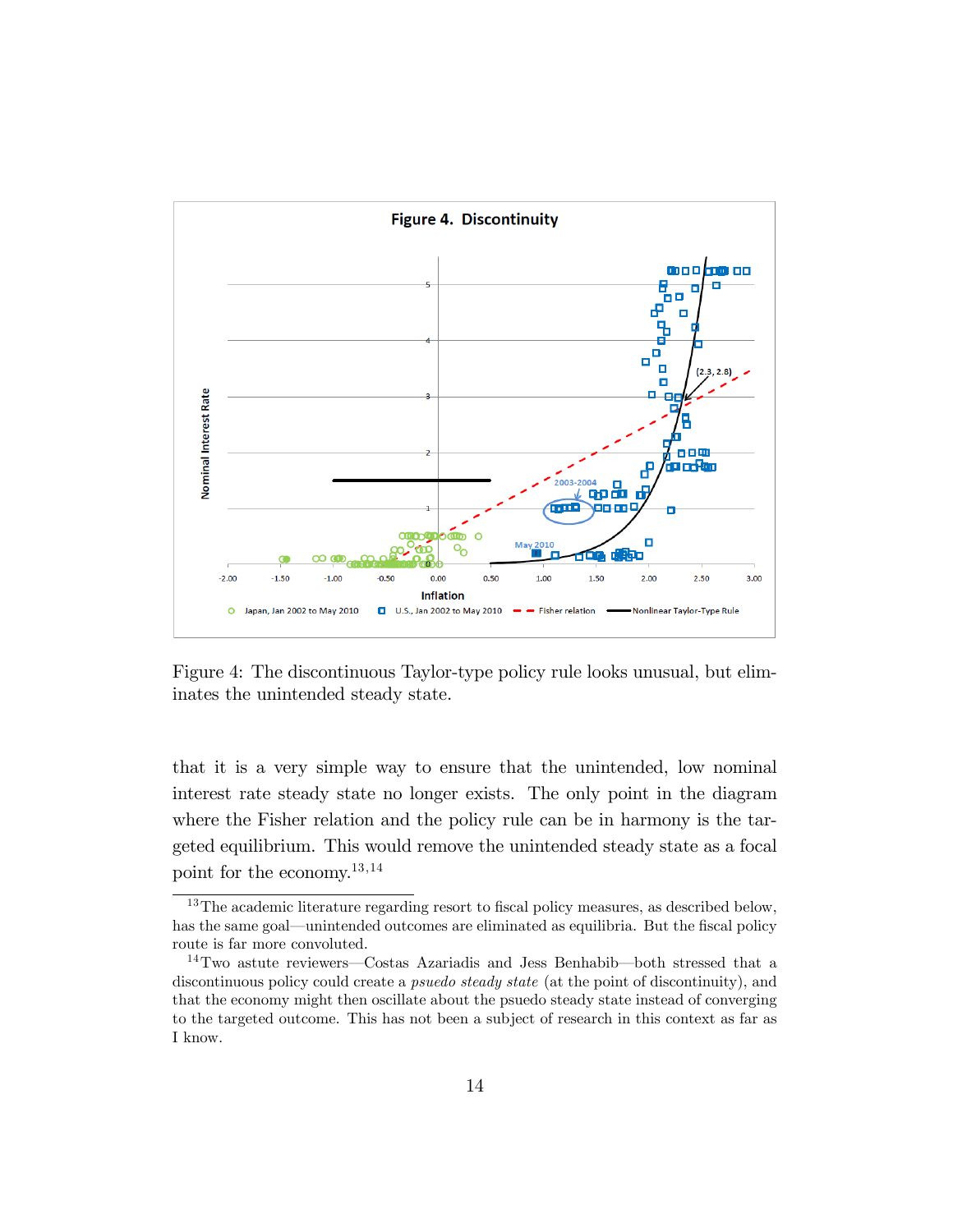Some of the current policy discussion has mulled an approach of this type, although not exactly in this context. The FOMC's near-zero interest rate policy and the associated "extended period" language has caused many to worry that the Committee is fostering the creation of new, bubble-like phenomena in the economy which will eventually prove to be counterproductive. One antidote to this worry may be to increase the policy rate somewhat, while still keeping the rate at a historically low level, and then to pause at that level.<sup>15</sup> That policy would have a similar flavor to the one suggested in Figure 4, although for a different purpose.

#### 2.5 Traditional

According to the Bank of England,<sup>16</sup> for 314 years the policy rate was never allowed to fall below 2:0 percent. During more than three centuries the economy was subject to large shocks, wars, Önancial crises and a great depression—yet 2.0 percent was the policy rate floor until very recently. A version of this policy is displayed in Figure 5. This policy rule does not eliminate the unintended steady state, it simply moves it to be associated with a higher level of inflation. In the Figure, this point occurs at an interest rate of 2:0 percent and an ináation rate of 1:5 percent. This policy seems very reasonable in some ways. To the extent that one of the main purposes of the interest rate policy is to keep ináation low and stable, this policy creates two steady states, but the policymaker may be more or less indifferent between the two outcomes. Then one has to worry much less about the possibility of becoming permanently trapped in an unintended, deflationary steady state. This policy prevents the onset of interest rates which are "too low."

The idea that policymakers might be more or less indifferent between the two steady states brings up an important question about the Benhabib, et al., analysis. Why should one steady state equilibrium be preferred over

<sup>15</sup>My colleague Thomas Hoenig, President of the Federal Reserve Bank of Kansas City, has advocated such a policy. See his speech, "The High Cost of Exceptionally Low Rates," Bartlesville Federal Reserve Forum, Bartlesville, Oklahoma, June 3, 2010.

<sup>&</sup>lt;sup>16</sup>See: http://www.bankofengland.co.uk/statistics/rates/baserate.xls for historical data since 1694 on the official Bank of England policy rate.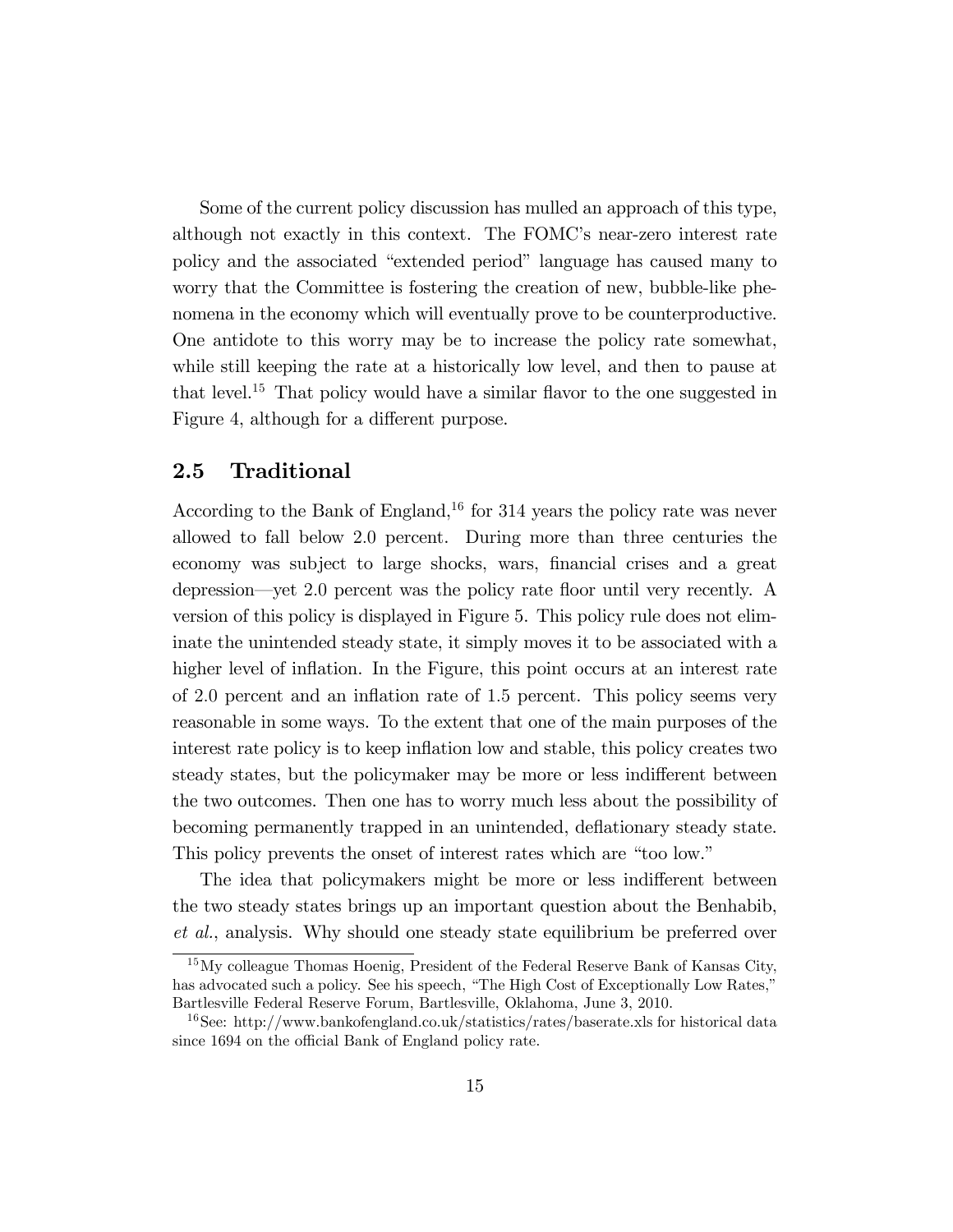

Figure 5: Traditional policy.

the other? This question has some academic standing, where there is a long literature on the optimal long-run rate of inflation, and lower is usually better. In the conventional policy discussion, however, the targeted steady state is definitely preferred. Perhaps the most important consideration is that in the unintended steady state the policymaker loses all ability to respond to incoming shocks by adjusting interest rates—ordinary stabilization policy is lost, and possibly for quite a long time. In addition, the conventional wisdom is that Japan has suffered through a "lost decade" partially attributable to the fact that the economy has been stuck in the deflationary, low nominal interest rate steady state illustrated in Figure 1. To the extent that is true, the U.S. and Europe can hardly afford to join Japan in the quagmire. Most of the arguments I know of concerning the low nominal interest rate steady state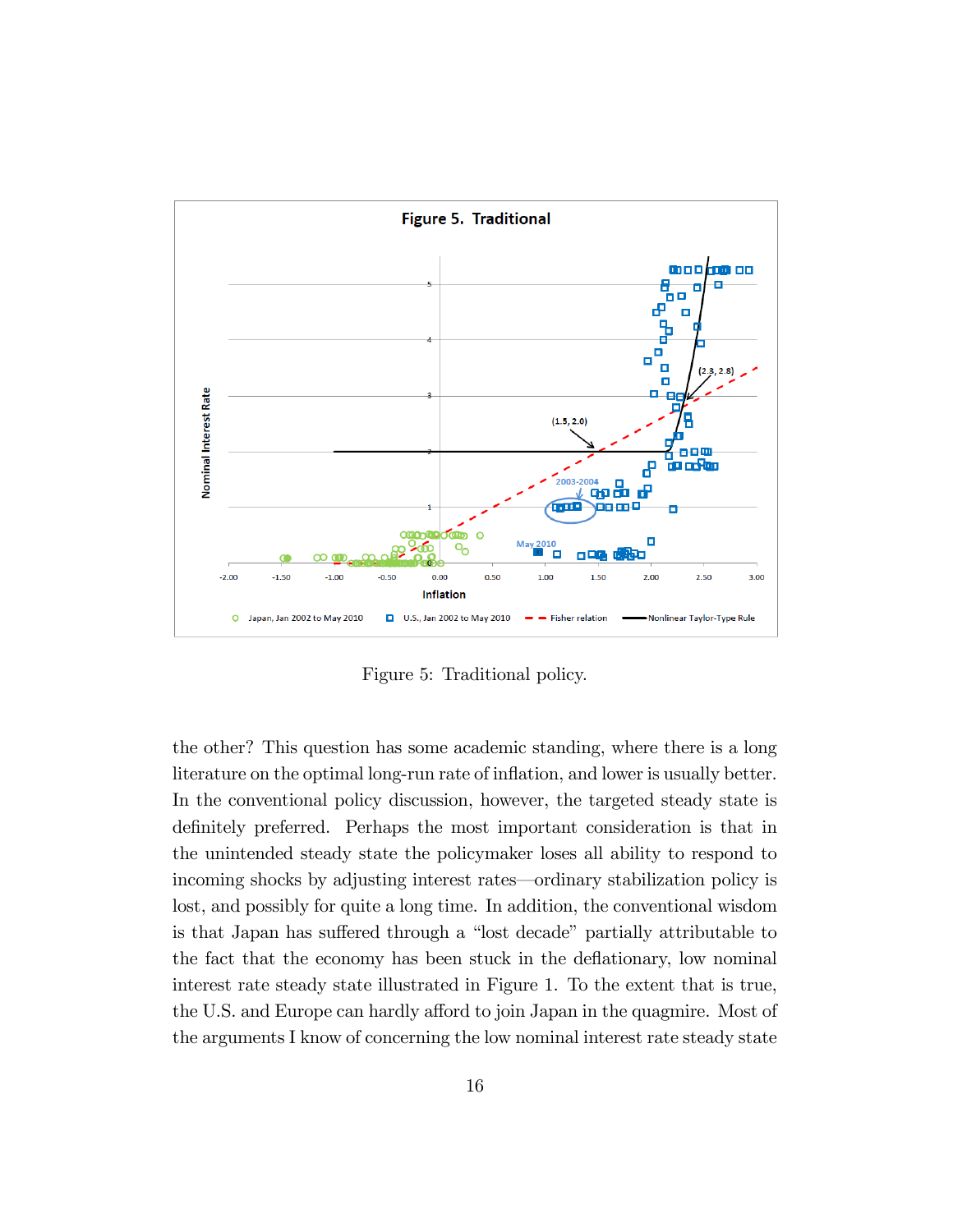center around the idea that deflation, even mild deflation, is undesirable. It is widely perceived that problems in the U.S. Önancial system are at the core of the current crisis. Given that many Önancial contracts (and in particular mortgages) are stated in nominal terms, and given that these contracts where written in the past (under the expectation of a stable inflation around  $2.0$ ) percent), it is conceivable to think that deflation could hurt the financial system and hamper US growth.<sup>17</sup>

If we suppose that deflation is the main problem, then this could likely be avoided by simply not adopting a rule that calls for very low—near-zero interest rates. Instead, the rule could call for rates to bottom out at a level somewhat higher than zero, as the traditional policy rule does. Of course, a policy rule like the one depicted in Figure 5 does not allow as much policy accommodation in the face of shocks to the economy at the margin. But is it worth risking a "lost decade" to get the extra bit of accommodation?

#### 2.6 Fiscal intervention given the situation in Europe

In the academic literature following the 2001 publication of the *perils* paper, some attempt was made to provide policy advice on how to avoid the unintended steady state of Figure  $1^{18}$ . This advice was given in the context of trying to preserve the desirable qualities of the Taylor-type interest rate rule in the neighborhood of the targeted steady state. That is, even though interest rate rules are the problem here, the advice is given in the context of

 $17$ Some have argued that ongoing deflation in Japan is not an important contributory factor for the nation's relatively slow growth. See, for instance, Fumio Hayashi and Edward C. Prescott, 2002, "The 1990s in Japan: A Lost Decade," Review of Economic Dynamics 5(1): 206-235. In addition, the U.S. grew rapidly in the late 19th century despite an ongoing deáation. So, the relationship between deáation and longer-run growth is not as obvious as some make it seem. Still, the conventional wisdom is that a turn toward deflation would hamper U.S. growth.

 $18$ See, in particular, Jess Benhabib, Stephanie Schmitt-Grohé, and Martín Uribe, 2002, "Avoiding Liquidity Traps," Journal of Political Economy 110: 535-563; Michael Woodford, 2001, "Fiscal Requirements for Price Stability," Journal of Money, Credit and Banking 33: 669-728; Michael Woodford, 2003, Interest and Prices, Princeton University Press; and Gauti Eggertsson and Michael Woodford, 2003, "The Zero Bound on Interest Rates and Optimal Monetary Policy," Brookings Papers on Economic Activity 1: 139-211.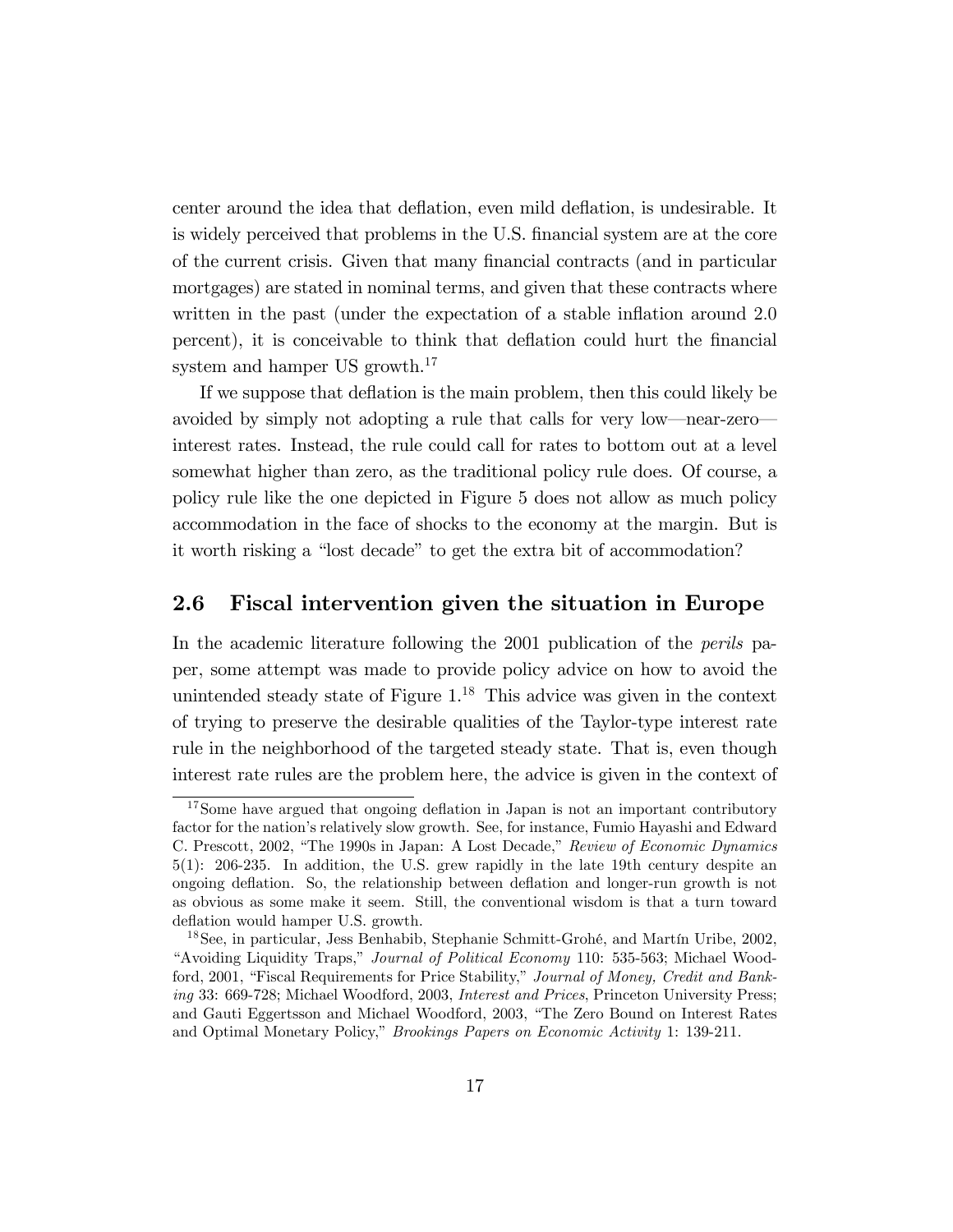not simply abandoning interest rate rules altogether.

The advice has a certain structure. It involves not changes to the way monetary policy is implemented, but changes in the fiscal stance of the government. By itself, this makes the practicality of the solution much more questionable. But it gets worse. The proposal is for the government to embark on an aggressive fiscal expansion in the event that the economy becomes enmeshed in a low nominal interest rate equilibrium. The fiscal expansion has the property that total government liabilities, money plus government debt, grow at a sufficiently fast rate. Inside the model, such a fiscal expansion eliminates the unintended steady state as an equilibrium outcome. By this roundabout method, then, the only remaining longer-run outcome for the economy is to remain in the neighborhood of the targeted steady state.

The described solution has the following flavor: The government threatens to behave unreasonably if the private sector holds expectations (such as expectations of very low inflation) that the government does not desire. This threat, if it is credible, eliminates the undesirable equilibrium. Some authors have criticized this type of solution to problems with multiple equilibria as "unsophisticated implementation."<sup>19</sup>

Today, especially considering the ongoing European sovereign debt crisis, these proposed solutions strike me as wildly at odds with the realities of the global economy. The proposal might work in a model setting, but the practicalities of getting a government to essentially threaten insolvency—and be believed—seem to rely far too heavily on the rational expectations of the private sector.<sup>20</sup> Furthermore, governments that attempt such a policy in reality are surely playing with fire. The history of economic performance for nations actually teetering on the brink of insolvency is terrible. This does not seem like a good tool to use to combat the possibility of a low nominal interest rate steady state.

Beyond these considerations, it is questionable at this point whether such

 $19$ See Andrew Atkeson, V.V. Chari, and Patrick Kehoe, 2010, "Sophisticated Monetary Policies," Quarterly Journal of Economics 125(1): 47-89.

 $20$  For a version that backs off the rational expectations assumption, but still eliminates the undesirable equilibrium, see George Evans, Eran Guse, and Seppo Honkapohja (2008).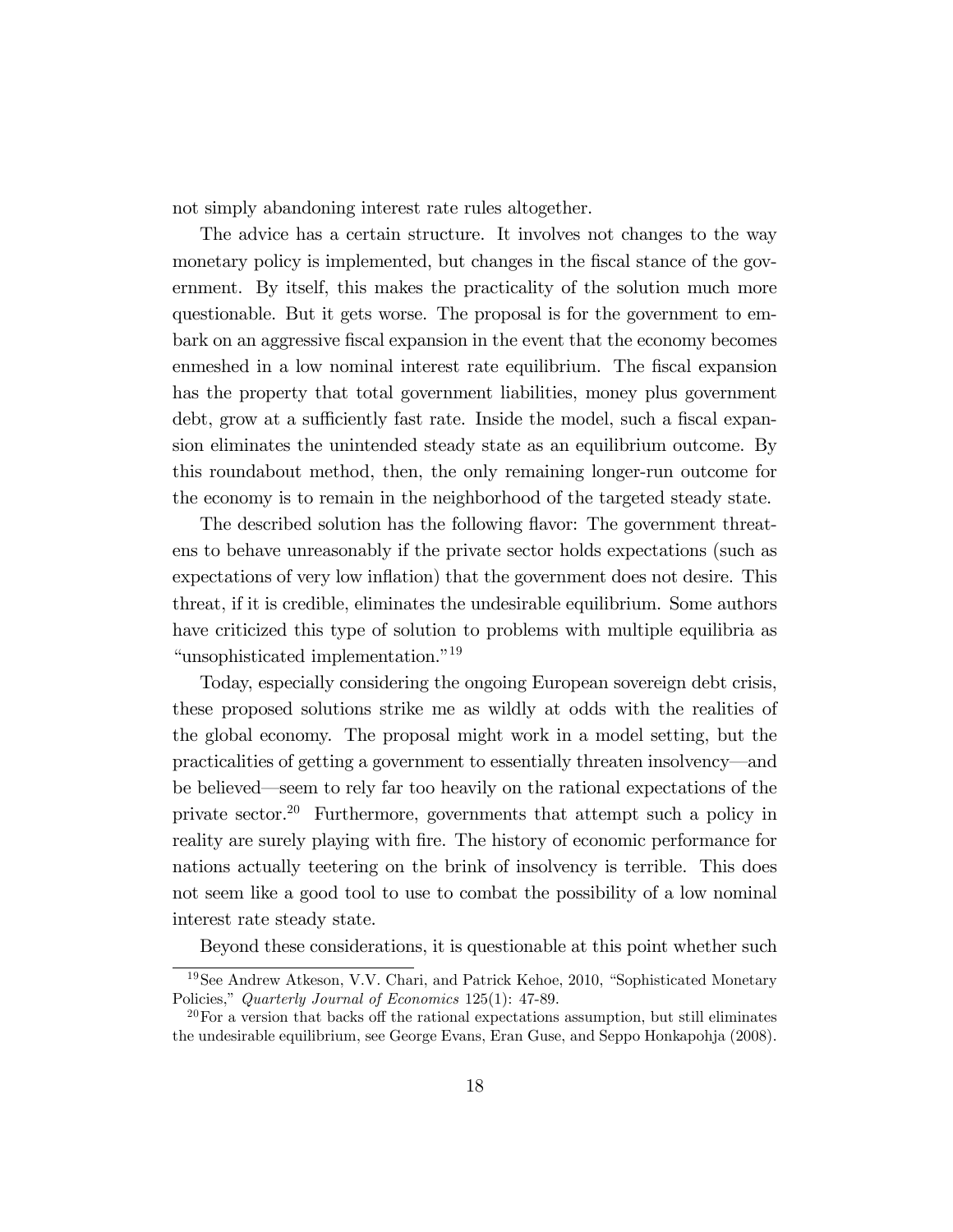a policy actually works. Japan, our leading example in this story, has in fact embarked on an aggressive fiscal expansion, and the debt-to-GDP ratio there is now approaching 200 percent. Still, there does not appear to be any sign that the economy is about to leave the low nominal interest rate steady state, and now policymakers are worried enough about the international reaction to their situation that Öscal retrenchment is being seriously debated.

#### 2.7 Quantitative easing

The quantitative easing policy undertaken by the FOMC in 2009 has generally been regarded as successful in the sense that longer-term interest rates fell following the announcement and implementation of the program.<sup>21</sup> Similar assessments apply to the Bank of England's quantitative easing policy. For the U.K. in particular, both expected inflation and actual inflation have remained higher to date, and for that reason the U.K. seems less threatened by a deflationary trap. The U.K. quantitative easing program has a more state-contingent character than the U.S. program. The U.S. approach was to simply announce a large amount of purchases, but not to adjust the amounts or pace of purchases according to changing assessments of macroeconomic prospects.

The quantitative easing program, to the extent it involves buying longerdated government debt, has often been described as "monetizing the debt." This is widely considered to be inflationary, and so inflation expectations are sensitive to such purchases. In the U.K., all the purchases were of gilts (Treasury debt). In the U.S., most of the purchases were of agency—Fannie Mae and Freddie Mac—mortgage-backed securities, newly-issued in 2009. It has been harder to judge the inflationary effects of these purchases, and so perhaps the effects on inflation expectations and hence actual inflation have been somewhat less reliable in the U.S. than in the U.K.

The experience in the U.K. seems to suggest that appropriately state-

 $21$ See, for instance, Christopher Neely, 2010, "The Large Scale Asset Purchases Had Large International Effects," Federal Reserve Bank of St. Louis Working Paper #2010-018.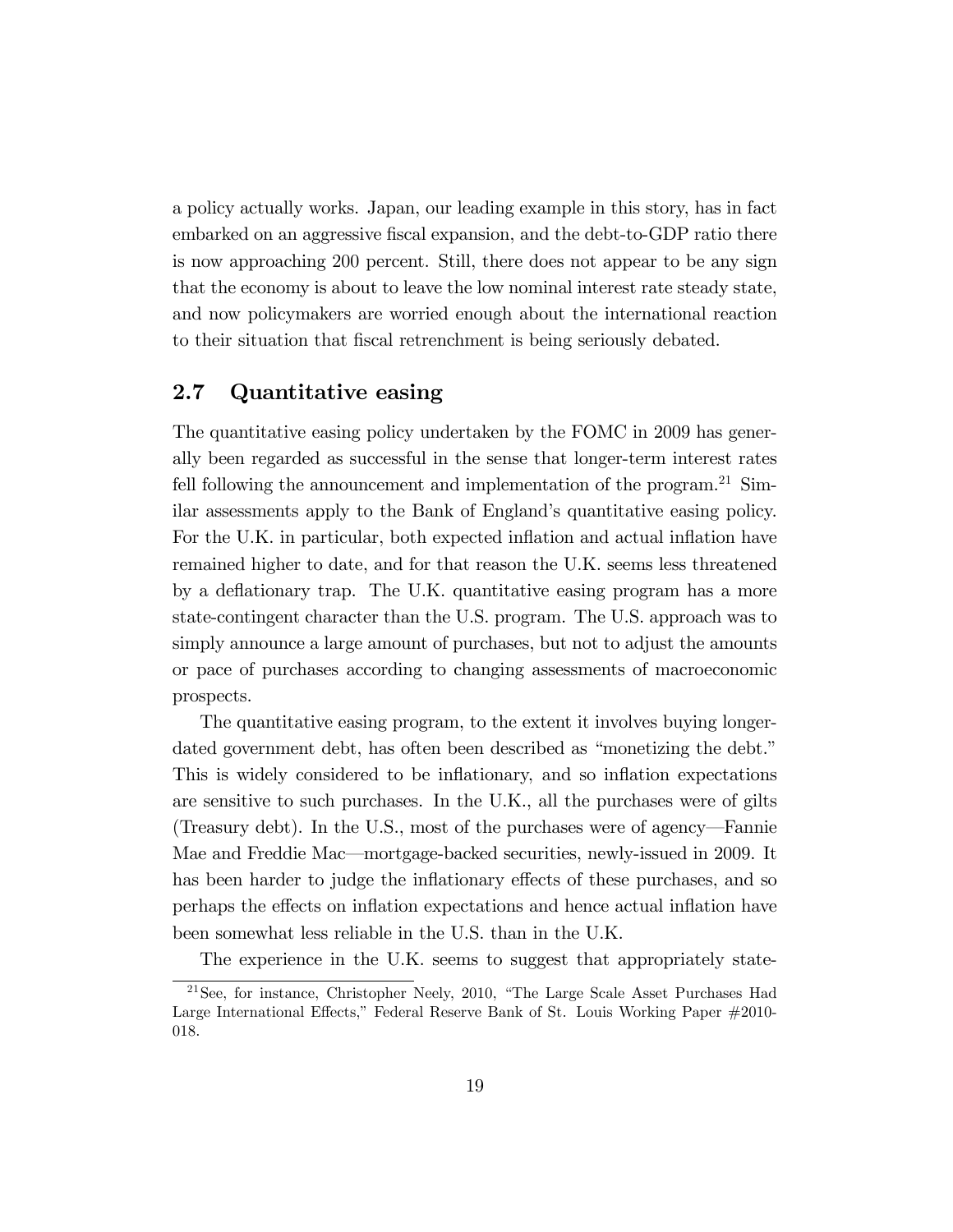contingent purchases of Treasury securities are a good tool to use when inflation and inflation expectations are "too low." Not that one would want to overdo it, mind you, as such measures should only be undertaken in an effort to move inflation closer to target. One very important consideration is the extent to which such purchases are seen by the private sector to be temporary or permanent. We can double the monetary base one day, and return to the previous level the next day, and we should not expect such movements to have important implications for the price level in the economy. Base money can be removed from the banking system as easily as it can be added, so private sector expectations may remain unmoved by even large additions of base money to the banking system.<sup>22</sup> In the Japanese quantitative easing program, beginning in 2001, the BOJ was unable to gain credibility for the idea that they were prepared to leave the balance sheet expansion in place until policy objectives were met. And in the end, the BOJ in fact did withdraw the program without having successfully pushed inflation and inflation expectations higher, validating the private sector expectation. The U.S. and the U.K. have enjoyed more success, perhaps because private sector actors are more enamored with the idea that the FOMC and the U.K.'s Monetary Policy Committee will do "whatever it takes" to avoid particularly unpleasant outcomes for the economy.

## 3 Conclusion

The global economy continues to recover from the very sharp recession of 2008 and 2009. During the recovery, the U.S. economy is susceptible to negative shocks which may dampen inflation expectations. This could possibly push the economy into an unintended, low nominal interest rate steady state. Escape from such an outcome is problematic. Of course, we can hope that

<sup>22</sup>For discussions of how forms of quantitative easing can help achieve the intended steady state, in combination with appropriate fiscal policy, see Gauti Eggertsson and Michael Woodford (2003, pp. 194-198), as well as George Evans and Seppo Honkapohja, 2005, "Policy Interaction, Expectations and the Liquidity Trap," Review of Economic Dynamics 8: 303-323.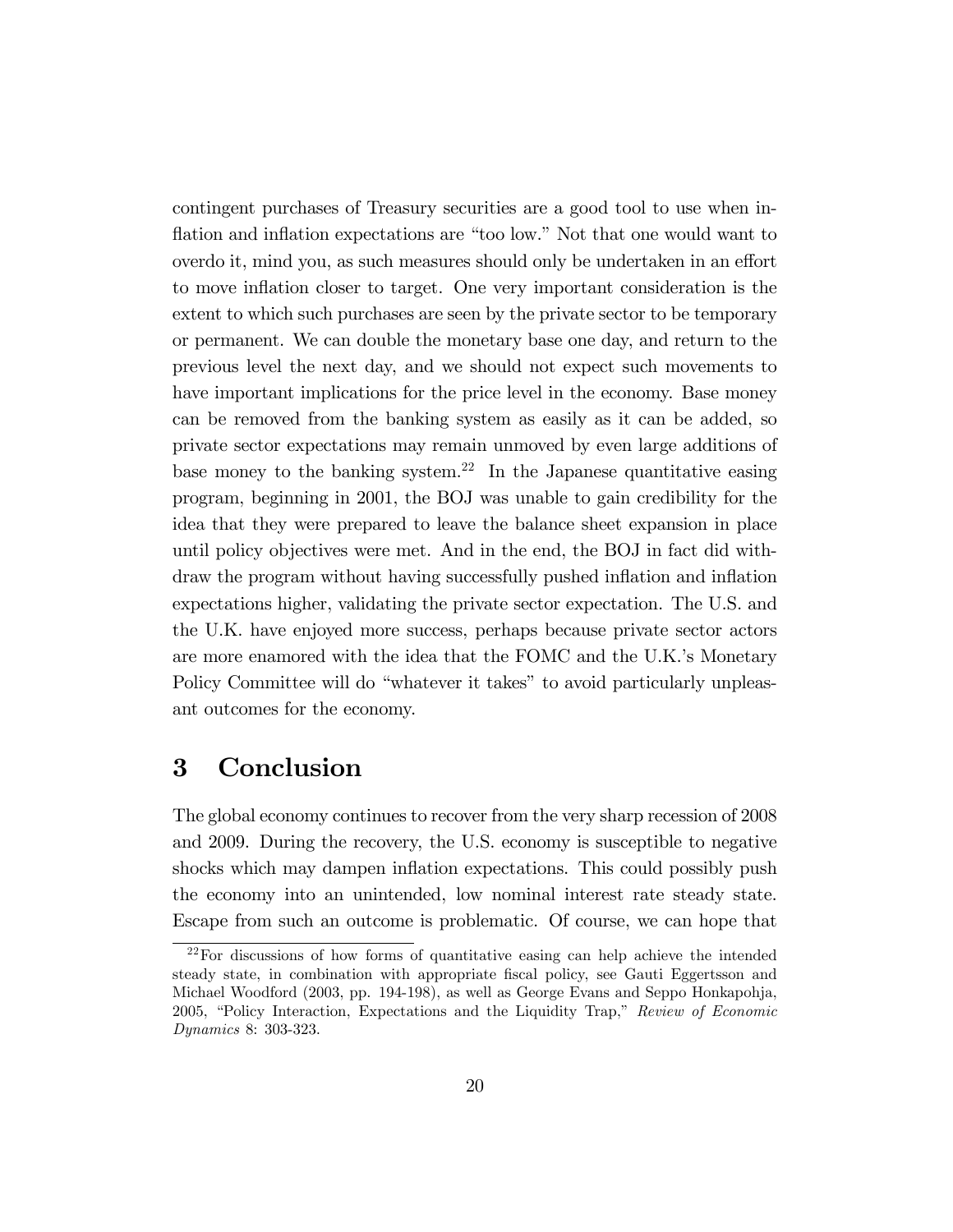we do not encounter such shocks, and that further recovery turns out to be robust—but hope is not a strategy. The U.S. is closer to a Japanese-style outcome today than at any time in recent history.

In part, this uncomfortably close circumstance is due to the interest rate policy being pursued by the FOMC. That policy is to keep the current policy rate close to zero, but in addition to promise to maintain the near-zero interest rate policy for an "extended period." But it is even more than that, because the reaction to a negative shock in the current environment is to extend the extended period even further—delay the day of normalization of the policy rate farther into the future. This certainly seems to be the implication from recent events. When the European sovereign debt crisis rattled global financial markets during the spring of 2010, it was a negative shock to the global economy, and the private sector perception was certainly that this would delay the date of U.S. policy rate normalization. One might think that is a more inflationary policy, but TIPS-based measures of inflation expectations over five and ten years fell about 50 basis points.

Promising to remain at zero for a long time is a double-edged sword. The policy is consistent with the idea that inflation and inflation expectations should rise in response to the promise, and that this will eventually lead the economy back toward the targeted equilibrium of Figure 1. But the policy is also consistent with the idea that inflation and inflation expectations will instead fall, and that the economy will settle in the neighborhood of the unintended steady state, as Japan has in recent years.<sup>23</sup>

To avoid this outcome for the U.S., policymakers can react differently to negative shocks going forward. Under current policy in the U.S., the reaction to a negative shock is perceived to be a promise to stay low for longer, which may be counterproductive because it may encourage a permanent, low nominal interest rate outcome. A better policy response to a negative

<sup>&</sup>lt;sup>23</sup>George Evans and Seppo Honkapohja have made a version of this argument more formally. See their forthcoming paper, "Expectations, Deflation Traps and Macroeconomic Policy," in David Cobham, Øyvind Eitrheim, Stefan Gerlach, and Jan F. Qvigstad, editors, Twenty Years of Inflation Targeting: Lessons Learned and Future Prospects, Cambridge University Press, Chapter 11, pp. 232-260.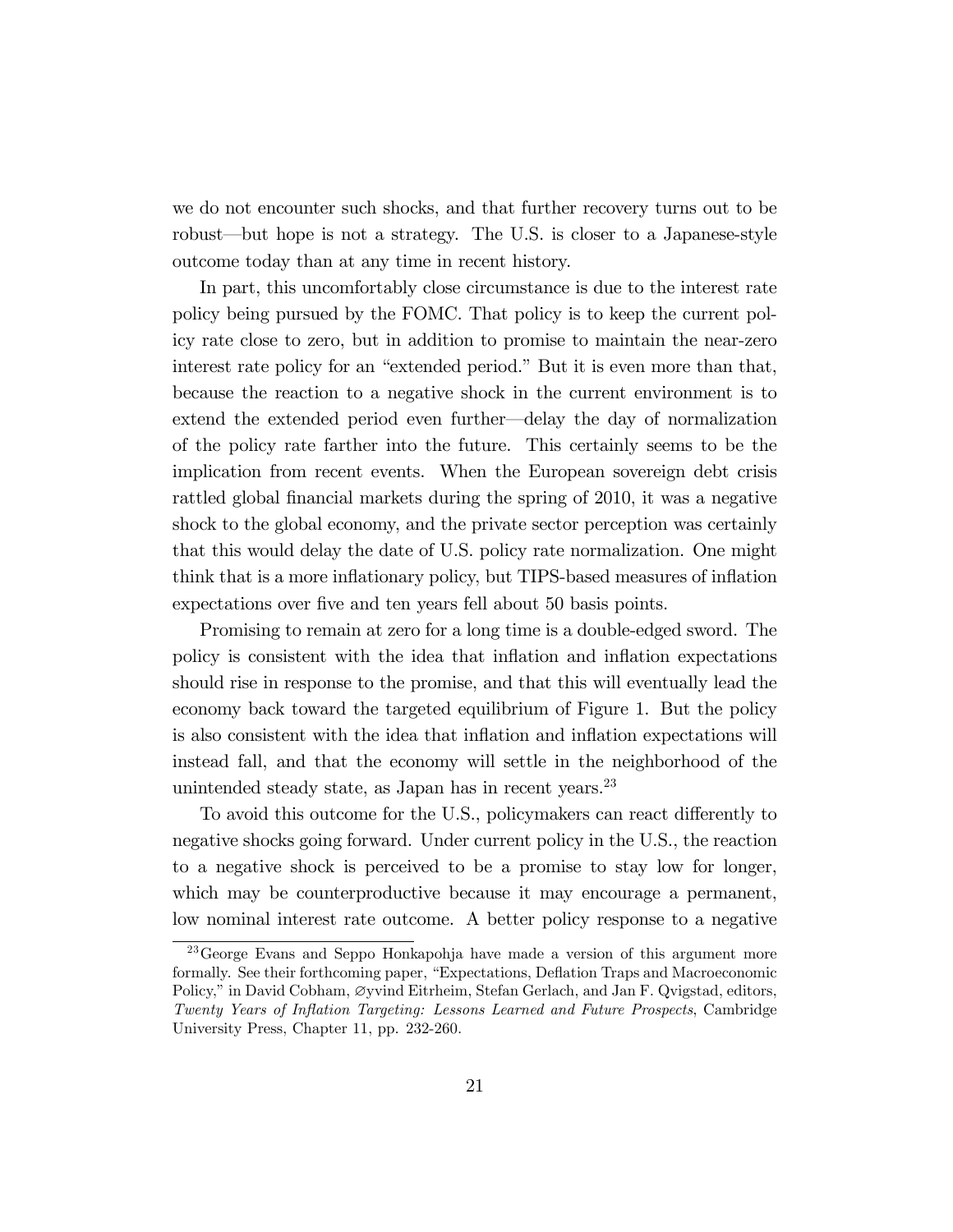shock is to expand the quantitative easing program through the purchase of Treasury securities.

## References

- [1] Atkeson, A., V.V. Chari, and P. Kehoe. 2010. "Sophisticated Monetary Policies." Quarterly Journal of Economics 125(1): 47-89.
- [2] Benhabib, J., S. Schmitt-Grohé, and M. Uribe. 2001. "The Perils of Taylor Rules." Journal of Economic Theory  $96(1-2)$ : 40-69.
- [3] Benhabib, J., S. Schmitt-Grohé, and M. Uribe.  $2002$ . "Avoiding Liquidity Traps." Journal of Political Economy 110: 535-563.
- [4] Bernanke, B. 2010. "Monetary Policy and the Housing Bubble." Remarks delivered at the Annual Meeting of the American Economic Association, Atlanta, Georgia, January 3rd.
- [5] Eggertsson, G., and M. Woodford. 2003. "The Zero Bound on Interest Rates and Optimal Monetary Policy." *Brookings Papers on Economic* Activity 1: 139-211.
- [6] Eusepi, S. 2007. "Learnability and Monetary Policy: A Global Perspective." Journal of Monetary Economics  $54(4)$ : 1115-1131.
- $[7]$  Evans, G., E. Guse, and S. Honkapohja. 2008. "Liquidity Traps, Learning, and Stagnation." European Economic Review  $52(8)$ : 1438-1463.
- [8] Evans, G., and S. Honkapohja. Forthcoming. "Expectations, Deflation Traps and Macroeconomic Policy," in David Cobham,  $\varnothing$ yvind Eitrheim, Stefan Gerlach, and Jan F. Qvigstad, editors, Twenty Years of Inflation Targeting: Lessons Learned and Future Prospects, Cambridge University Press, Chapter 11, pp. 232-260.
- [9] Evans, G., and S. Honkapohja. 2005. "Policy Interaction, Expectations and the Liquidity Trap." Review of Economic Dynamics 8: 303-323.